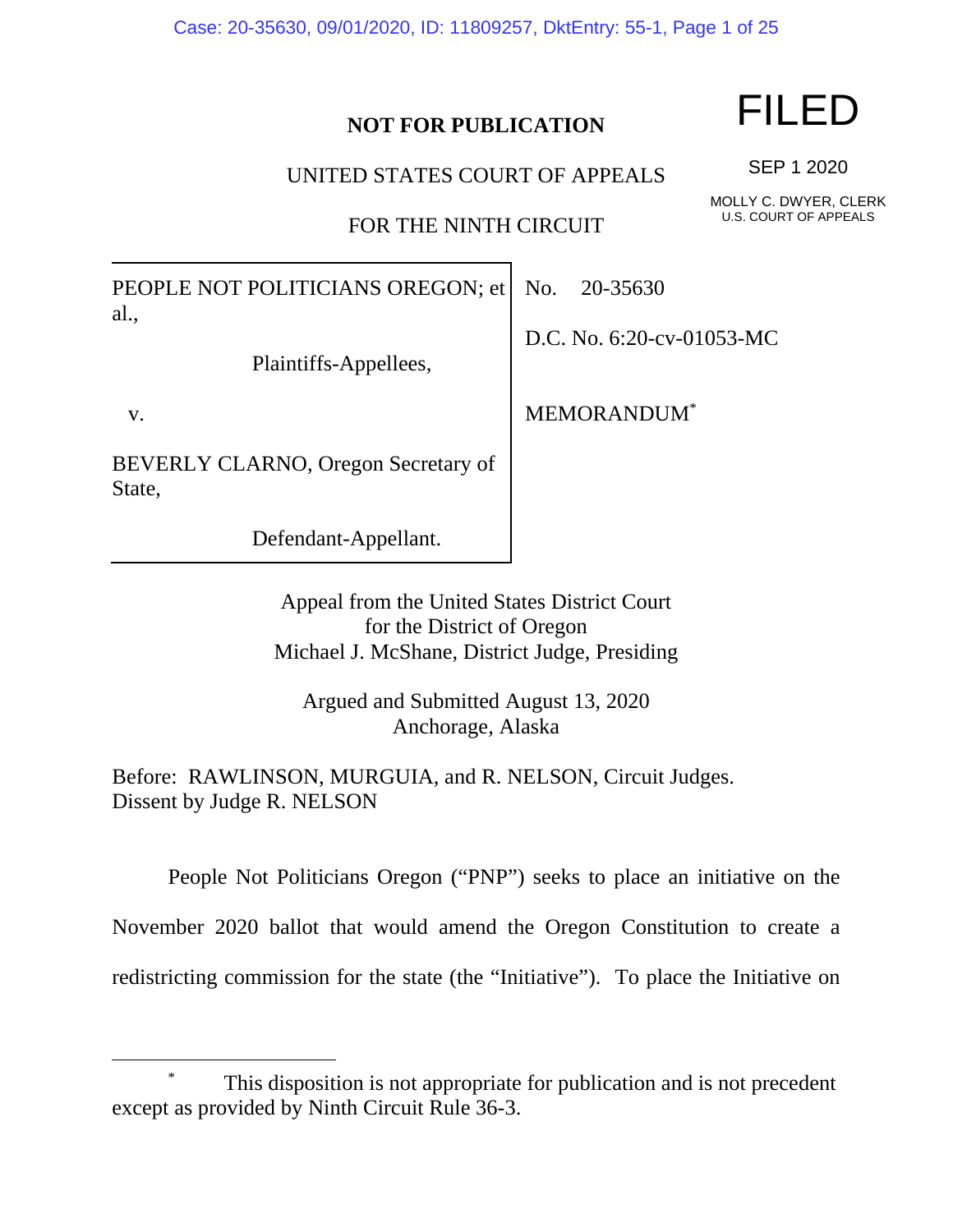#### Case: 20-35630, 09/01/2020, ID: 11809257, DktEntry: 55-1, Page 2 of 25

the ballot, the Oregon Constitution requires PNP to file a petition with the Oregon Secretary of State signed by eight percent (8%) of eligible voters in the last gubernatorial election (the "Signature Requirement") no less than four months before the November election (the "Deadline Requirement"). Or. Const. art. IV, §§ 1(2)(a), (e). Therefore, to place the Initiative on the November 2020 ballot, PNP was required to submit 149,360 signatures by July 2, 2020. The Secretary of State, Beverly Clarno, then has until September 3, 2020 to file the finalized ballot with each county's clerk.

On June 30, 2020, PNP sued Oregon Secretary of State Beverly Clarno, alleging that Clarno's strict enforcement of the Signature and Deadline Requirements during the COVID-19 pandemic violates the rights of PNP's members to engage in core political speech and to associate with others for political purposes under the First Amendment of the United States Constitution. PNP also asked the district court to enjoin Secretary Clarno from enforcing the Signature and Deadline Requirements by lowering the signature threshold and postponing the July 2, 2020 deadline.

On July 10 and 13, 2020, the district court issued a preliminary injunction of the Signature and Deadline Requirements, requiring Secretary Clarno to either (1) allow PNP's Initiative on the ballot with the signatures gathered as of the day of the

2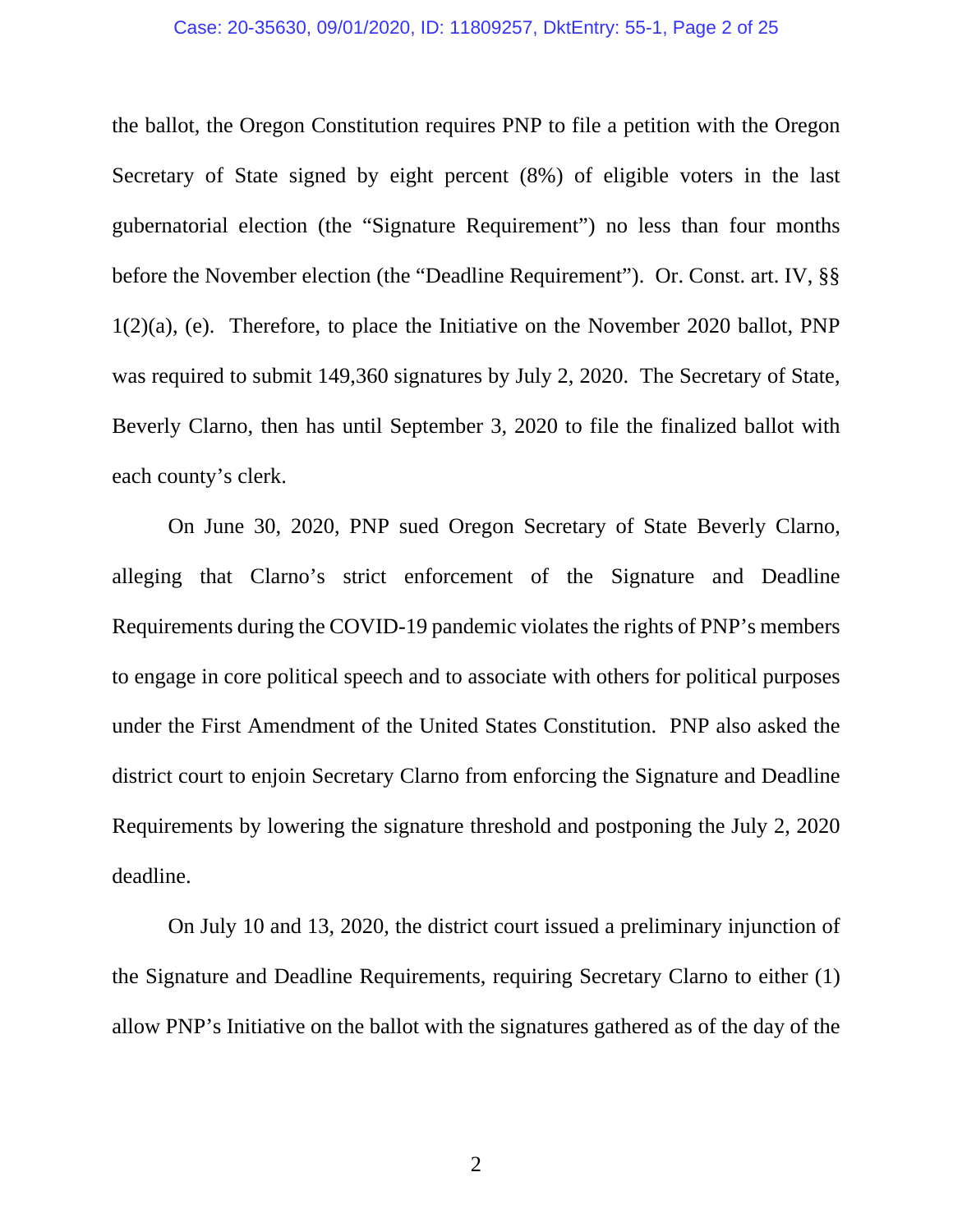#### Case: 20-35630, 09/01/2020, ID: 11809257, DktEntry: 55-1, Page 3 of 25

injunction, or (2) reduce the signature threshold to 58,789 signatures and extend the deadline to gather signatures until August 17, 2020.

On August 11, 2020, the Supreme Court stayed the district court's preliminary injunction pending disposition of this appeal "and disposition of the petition for a writ of certiorari, if such writ is timely sought." *Clarno v. People Not Politicians*, No. 20A21, 2020 WL 4589742, at \*1 (U.S. Aug. 11, 2020). The practical effect of the stay is that even if we affirm the district court's injunction, the Supreme Court is not likely to lift the stay until after the September 3, 2020 deadline to place the Initiative on the November 2020 ballot, likely rendering this action moot as to this election cycle.

"We review questions of mootness de novo." *United States v. Hulen*, 879 F.3d 1015, 1018 (9th Cir. 2018). We have jurisdiction under 28 U.S.C. § 1292(a)(1), and we remand for further proceedings.

"Generally, a case is rendered moot when the issues presented are no longer 'live' or the parties lack a legally cognizable interest in the outcome." *Rubin v. City of Santa Monica*, 308 F.3d 1008, 1013 (9th Cir. 2002) (quoting *Schaefer v. Townsend*, 215 F.3d 1031, 1033 (9th Cir. 2000)). However, "a court is not precluded from exercising jurisdiction over an otherwise moot case where . . . the case is 'capable of repetition, yet evading review.'" *Id.* With this in mind, the Supreme Court has long established that courts "may exercise jurisdiction over [a challenge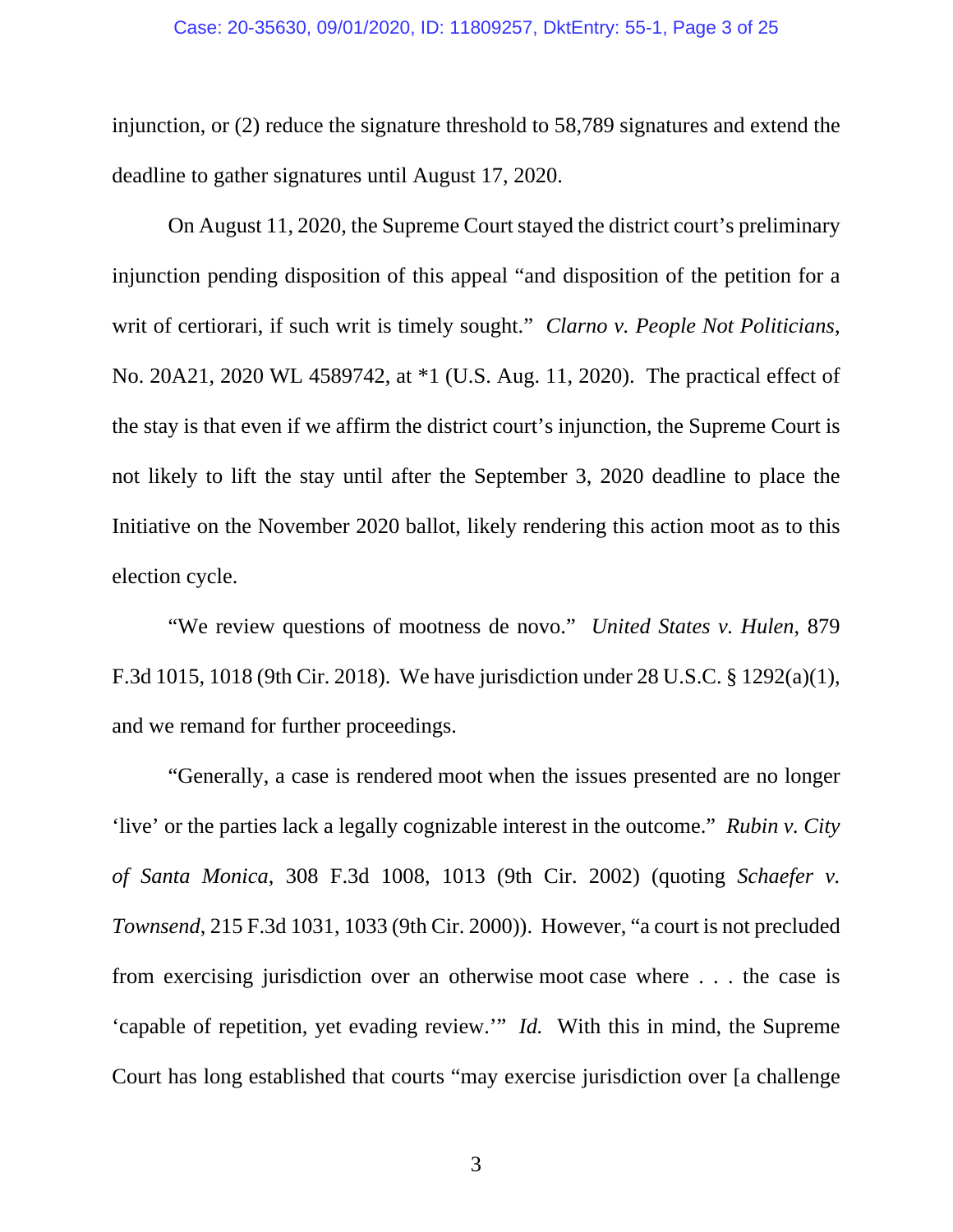to an electoral restriction] if '(1) the challenged action [is] in its duration too short to be fully litigated prior to its cessation or expiration, and (2) there [is] a reasonable expectation that the same complaining party would be subjected to the same action again.'" *Meyer v. Grant*, 486 U.S. 414, 417 n.2 (1988) (quoting *Murphy v. Hunt,* 455 U.S. 478, 482 (1982) (per curiam)). Accordingly, the Supreme Court and our circuit have decided the merits of numerous challenges to electoral restrictions after the elections took place because "[t]he short span of time between the filing deadline and the election makes [ ] challenge[s to election restrictions under the First Amendment] evasive of review." *Rubin*, 308 F.3d at 1013 (quoting *Schaefer*, 215 F.3d at  $1033$ )).<sup>1</sup>

In *Meyer*, for example, the Supreme Court struck down Colorado's ban on paid circulators *after* the election period at issue. 486 U.S. at 417 n.2, 428. The Court reasoned that (1) it was unlikely that the plaintiffs could obtain a favorable ruling within the six-month period to gather signatures to place an initiative on the ballot in Colorado, and (2) the plaintiffs continued to advocate for the initiative's adoption and would attempt to obtain the necessary signatures to place the initiative on the ballot in future elections. *Id.* at 417 n.2. At oral argument, PNP's counsel

<sup>1</sup> *See, e.g.*, *Norman v. Reed*, 502 U.S. 279, 288 (1992); *Anderson v. Celebrezze*, 460 U.S. 780, 784 n.3 (1983); *Storer v. Brown*, 415 U.S. 724, 737 n.8 (1974); *Ariz. Green Party v. Reagan*, 838 F.3d 983, 987–88 (9th Cir. 2016); *Rubin*, 308 F.3d at 1012; *Schaefer*, 215 F.3d at 1033.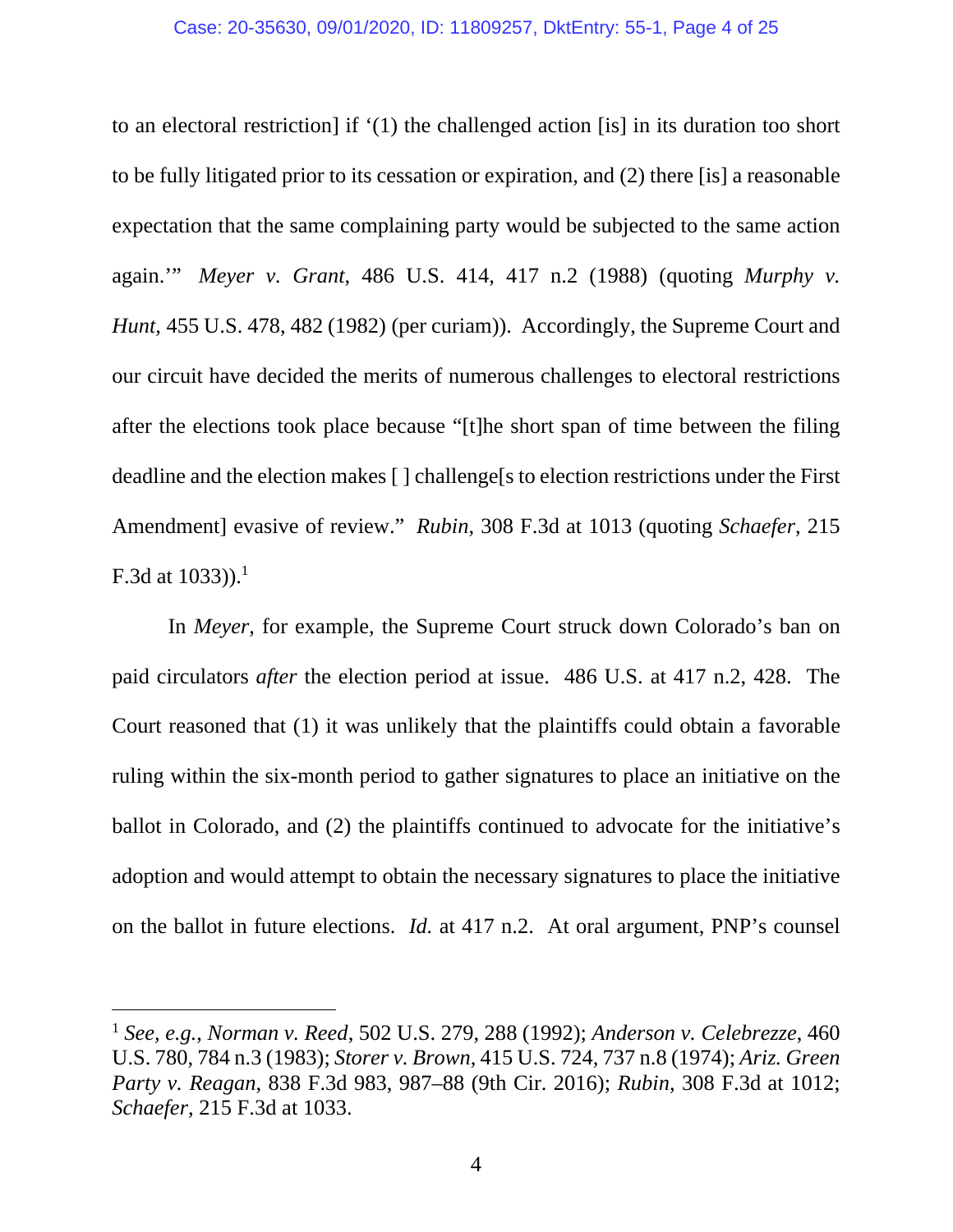confirmed that, like the plaintiffs in *Meyer*, PNP will attempt to gather the necessary signatures to place the Initiative on the November 2022 ballot if the Supreme Court does not lift its stay in time to place it on the November 2020 ballot. Therefore, we must evaluate whether "it is reasonable to expect that the same controversy will recur between [PNP and Secretary Clarno], yet evade meaningful judicial review" if the pandemic continues unabated leading up to the next election cycle. *Meyer*, 486 U.S. at 417 n.2.

However, this mootness issue only arose on appeal as a result of the Supreme Court's recent stay of the district court's injunction, and the parties did not have an opportunity to brief or develop the record below on whether it is reasonable to expect that the same controversy will recur leading up to the November 2022 election. Because the district court is better positioned to evaluate factual nuances and disputes, we remand to allow the parties to develop the record and brief the district court on whether this controversy is "capable of repetition, yet evading review," and so the district court can decide this issue in the first instance.

**REMANDED with instructions.<sup>2</sup>** Each party shall bear its own costs.

<sup>&</sup>lt;sup>2</sup> Our colleague dissents and invites us to "revisit [our] jurisprudence regarding ballot initiatives." We do not find it necessary to reach the merits, however, because we are remanding this action for the district court to determine whether the controversy between the parties is capable of repetition yet evading review.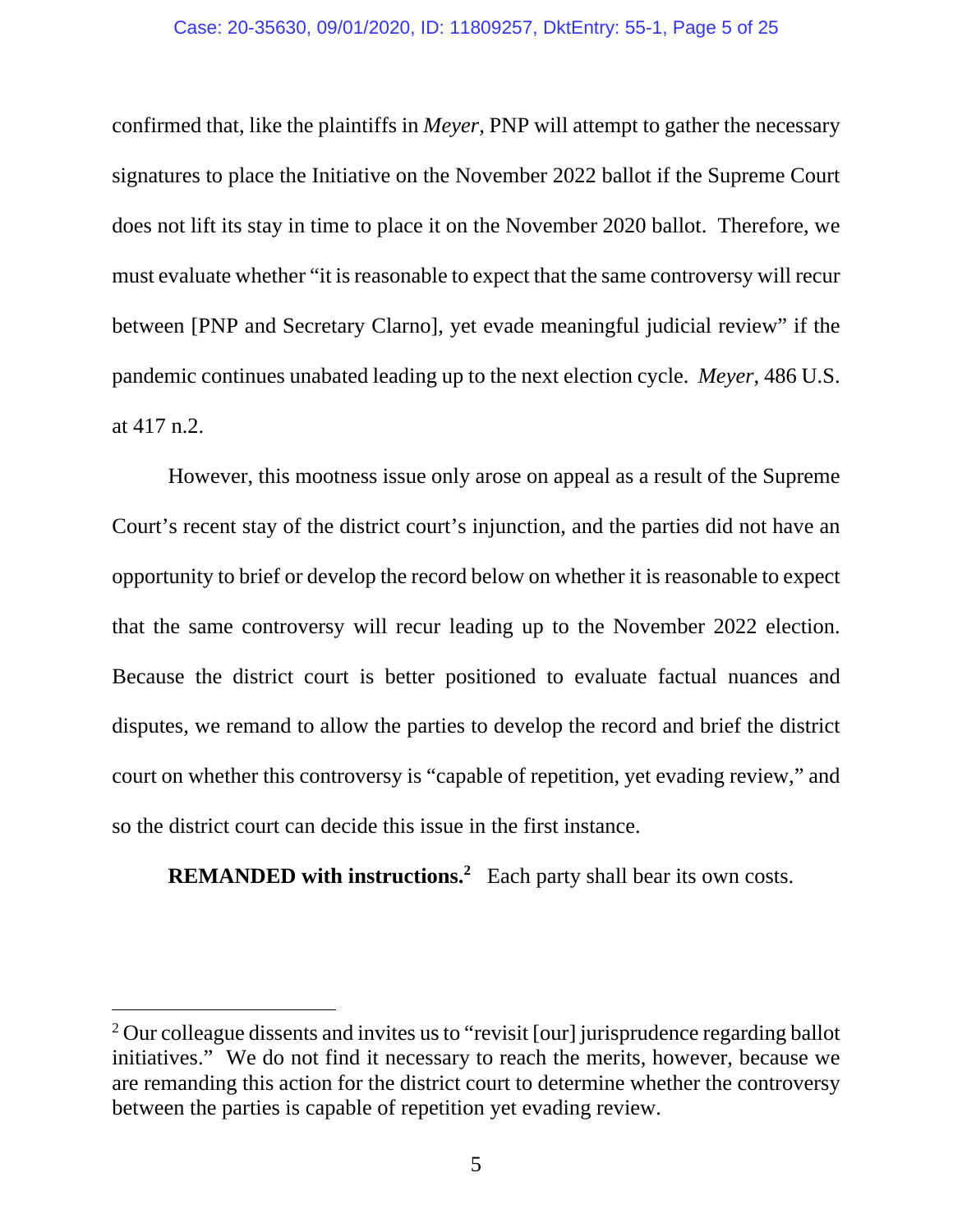## *People Not Politicians Oregon v. Clarno*, No. 20-35630 R. NELSON, Circuit Judge, dissenting:

SEP 1 2020

FILED

MOLLY C. DWYER, CLERK U.S. COURT OF APPEALS

 I respectfully dissent from our decision to remand this case with any suggestion it is not or will not become moot. Given the Supreme Court's recent stay of the district court's order, *Clarno v. People Not Politicians Or.*, No. 20A21 (U.S. Aug. 11, 2020) (order granting application for stay), the preliminary injunction is either moot or will become moot by September 3, 2020. Since our courts cannot provide any meaningful relief as to the preliminary injunction before that date, I would vacate the district court's order and remand with instructions to dismiss this appeal as prudentially moot. *See Deutsche Bank Nat'l Tr. Co. v. FDIC*, 744 F.3d 1124, 1135 (9th Cir. 2014). Otherwise, I would vacate and remand with instructions to dismiss as moot under Article III on September 3.

Any suggestion the preliminary injunction may not be moot is meritless. This appeal presents no "exceptional situation[]" justifying an exception to mootness. *See Protectmarriage.com-Yes on 8 v. Bowen*, 752 F.3d 827, 836–37 (9th Cir. 2014) (citation omitted); *City of Los Angeles v. Lyons*, 461 U.S. 95, 109 (1983). Though the unique confluence of factors giving rise to this as-applied challenge may occur again, even a possibility is not enough to constitute a "reasonable expectation" or "demonstrated probability" that "the same controversy will recur involving the same complaining party." *See FEC v. Wis. Right to Life, Inc.*, 551 U.S. 449, 463 (2007) (internal citations omitted). It may be possible for

1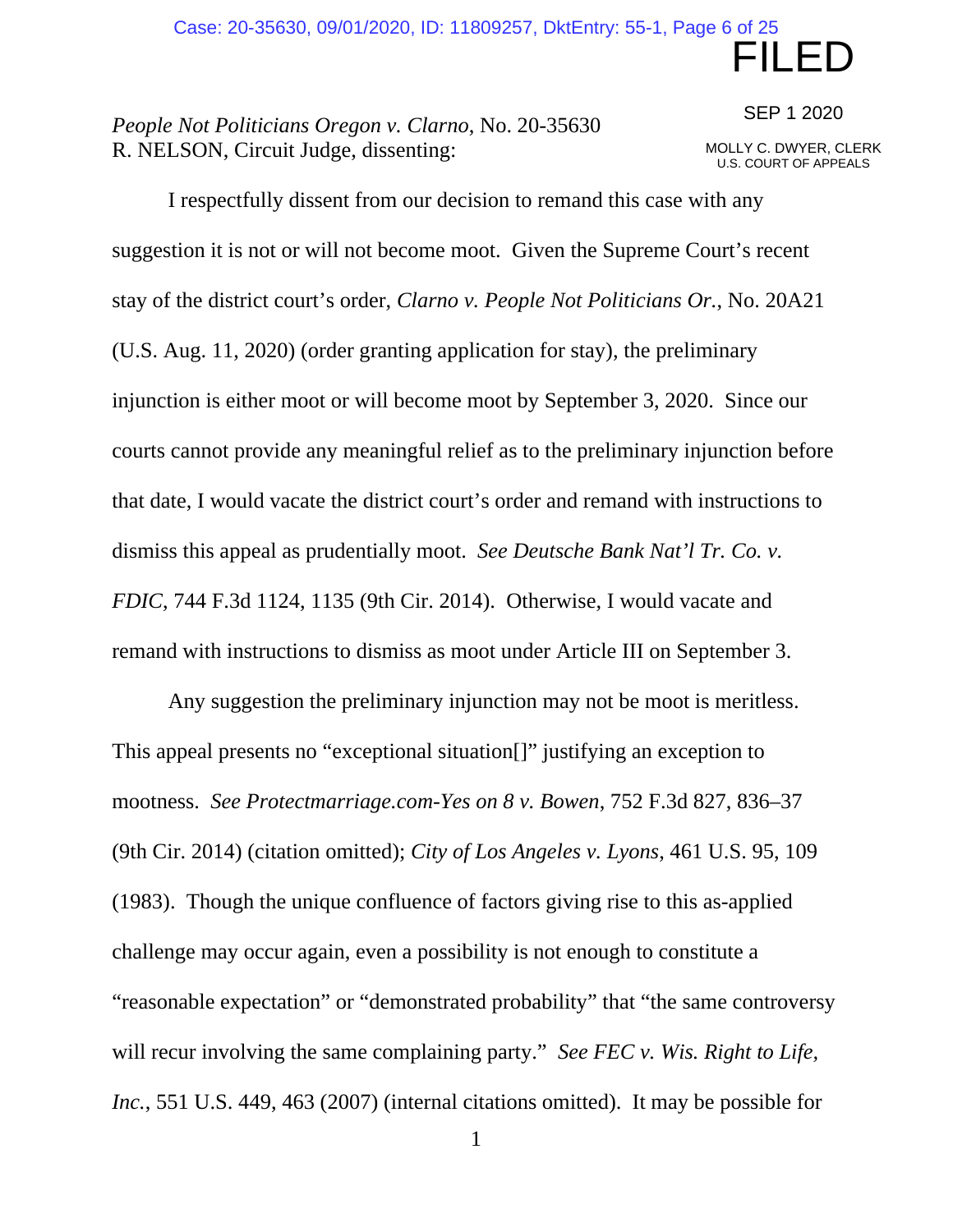the district court to address Appellees' legal contentions in the claim for declaratory relief pending before that court, but as the to claim for preliminary injunction on appeal before us, there is no exception to mootness. Indeed, it is unprecedented to allow a preliminary injunction to survive mootness when the sought-for equitable relief is no longer available. The district court has no choice but to dismiss this preliminary injunction claim as moot after September 3.

 Finally, I write separately to highlight our circuit's decision in *Angle v. Miller*, 673 F.3d 1122 (9th Cir. 2012), and its potential incongruity with established First Amendment principles as recently signaled by four justices of the Supreme Court. *See Little v. Reclaim Idaho*, No. 20A18, 591 U.S. \_\_\_ (Jul. 30, 2020) (Roberts, C.J., concurring). Though we do not reach the merits of this issue here, I recommend reviewing *Angle* en banc in a future case.

#### **I**

 In this litigation, Appellees People Not Politicians Oregon, Common Cause, League of Women Voters of Oregon, NAACP of Eugene/Springfield, Independent Party of Oregon, and C. Normal Turrill (collectively, "PNP"), challenged Oregon's signature and submission deadline requirements for ballot initiatives. The Oregon Constitution requires that ballot initiative proponents garner eight percent of the total votes cast in the last gubernatorial election, Or. Const. art. IV  $\S 1(2)(c)$ , and submit those signatures no less than four months before an election, *id.* §1(2)(e).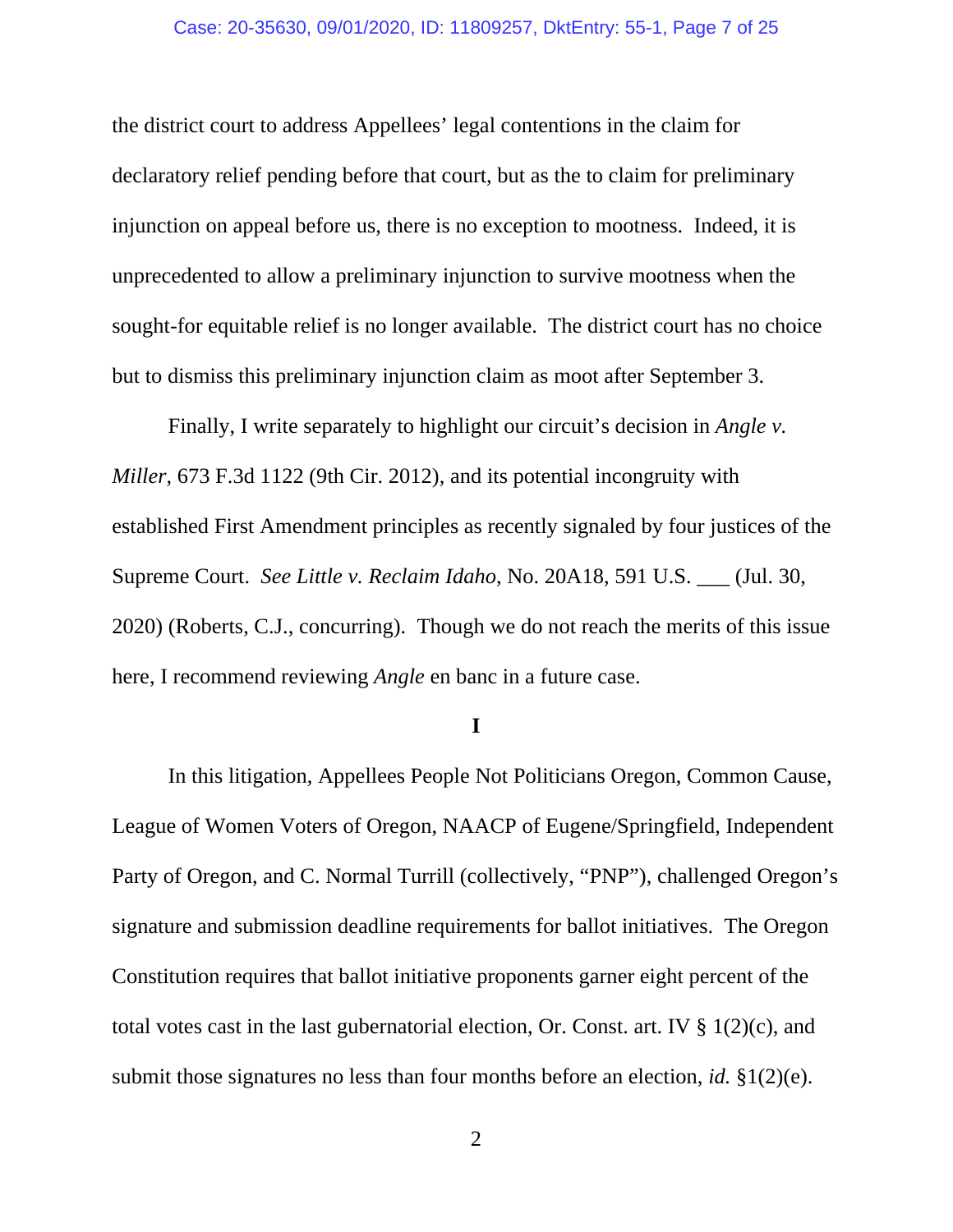#### Case: 20-35630, 09/01/2020, ID: 11809257, DktEntry: 55-1, Page 8 of 25

For the 2020 election cycle, initiative proponents would need to submit 149,360 verified signatures by July 2, 2020, to qualify for the November 2020 ballot. Notably, Oregon law allows petition signatures to be gathered in-person or electronically. *See* Or. Rev. Stat. § 250.052(6).

Though PNP could have started as early as July 2018, it did not begin the statutory approval process until late November 2019. After a third-party challenge to its ballot title, *see id.* § 250.085, PNP was approved to begin circulating its petition on April 9, 2020. Around that time, the COVID-19 pandemic had already caused the Oregon Governor to issue executive orders mandating social distancing. *See* Or. Exec. Order No. 20-12 (Mar. 23, 2020),

https://www.oregon.gov/gov/Documents/executive\_orders/eo\_20-12.pdf; Or. Exec. Order No. 20-30 (June 30, 2020),

https://www.oregon.gov/gov/Documents/executive\_orders/eo\_20-30.pdf. The governor did not issue a stay-at-home order. *See id.*

In May, a month after being approved for circulation, PNP began collecting signatures electronically through its online portal and mailed 500,000 petitions to voters directly. By the July 2 deadline, PNP had collected 64,172 signatures, or 43 per cent of the required total.

Two days before the July deadline, PNP sought declaratory and injunctive relief, claiming that the enforcement of the signature and deadline requirements as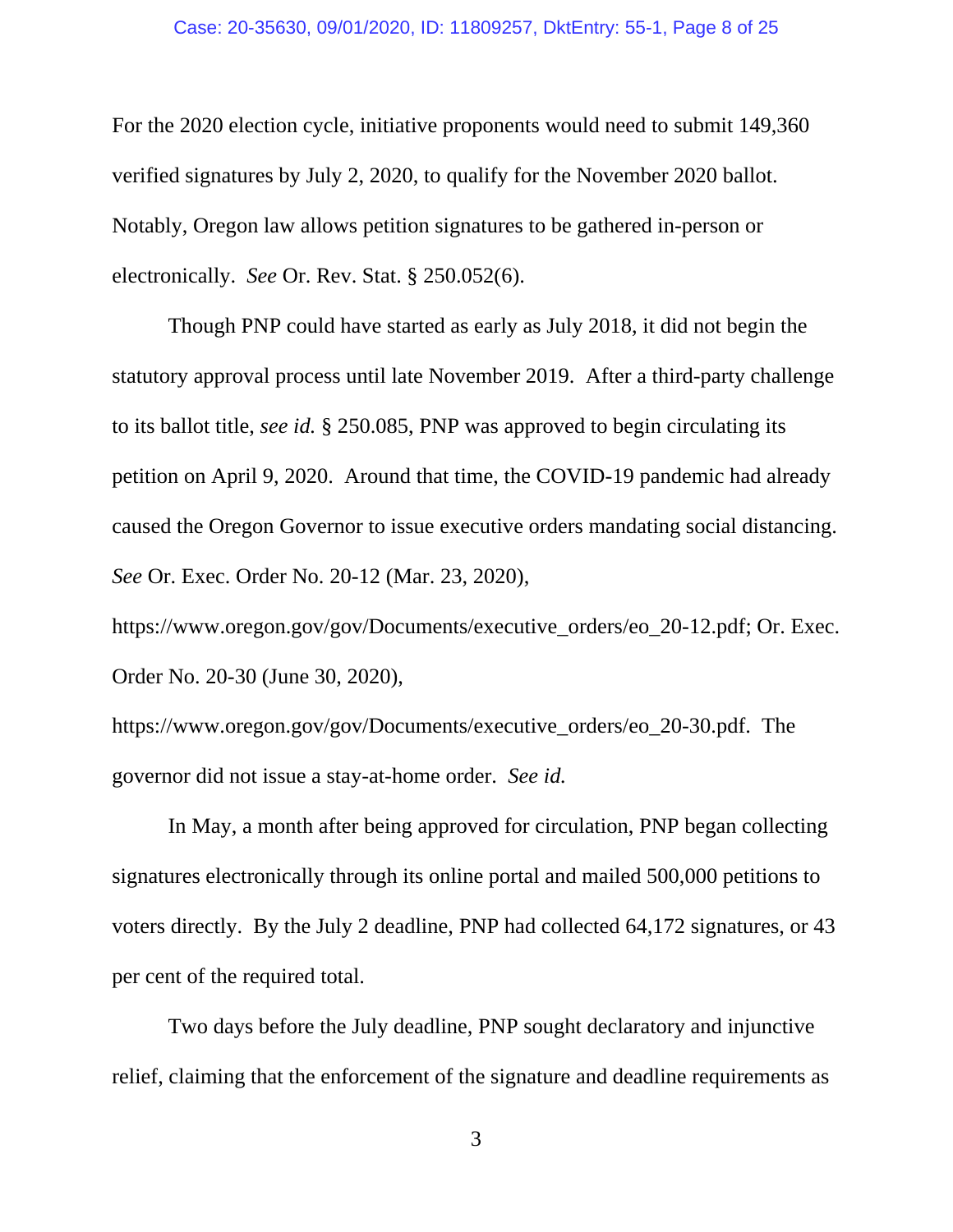applied violated the First Amendment. The district court granted the injunction, ordering the state to either (1) put PNP's initiative on the ballot or (2) extend the submission deadline to August 17 (six weeks after the constitutional deadline) and lower the signature threshold to 58,789 (39 per cent of the required total). Oregon chose the second option. On August 11, two days before oral argument, the Supreme Court stayed the district court's order pending its resolution of a petition for writ of certiorari. *Clarno*, No. 20A21 (U.S. Aug. 11, 2020) (order granting application for stay).

### **II**

 This case is currently moot or, at the very least, will become moot on September 3. For a federal court to retain Article III jurisdiction, "an actual controversy must be extant at all stages of review, not merely at the time the complaint is filed." *Arizonans for Official English v. Arizona*, 520 U.S. 43, 67 (1997) (internal citation omitted). "Article III's 'case-or-controversy' requirement precludes federal courts from deciding 'questions that cannot affect the rights of litigants in the case before them.'" *Protectmarriage.com*, 752 F.3d at 834 (quoting *DeFunis v. Odegaard*, 416 U.S. 312, 316 (1974)).

On September 3, the Oregon Secretary of State will lose its statutory authority to place initiatives on the ballot. *See* Or. Rev. Stat. § 254.085. Because any decision relating to the preliminary injunction "cannot affect the rights of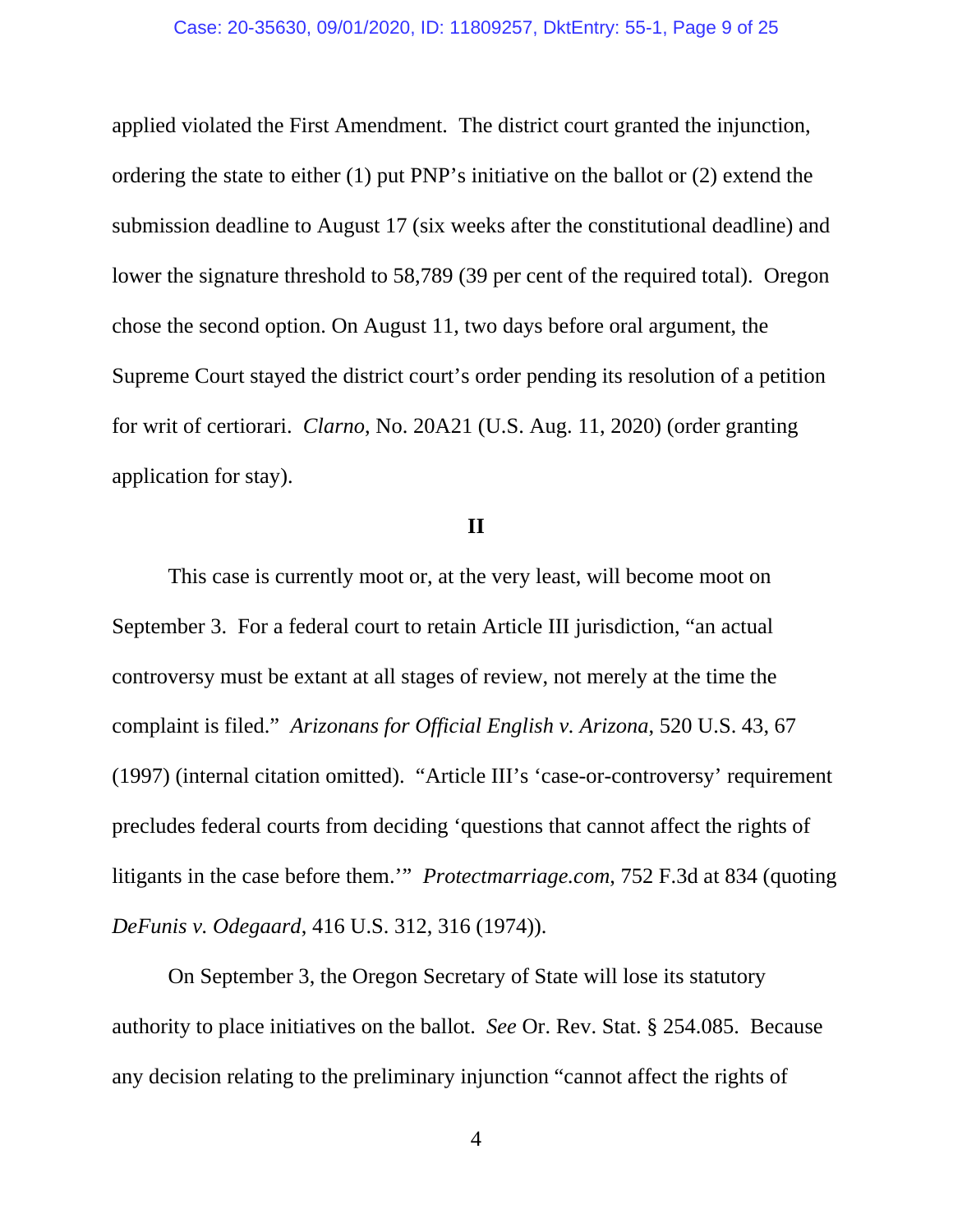litigants" after September 3, *see Protectmarriage.com*, 752 F.3d at 834 (internal citation omitted), our courts will no longer have Article III jurisdiction over the case and must dismiss it as moot on that date. *Nome Eskimo Cmty. v. Babbit*, 67 F.3d 813, 815 (9th Cir. 1995) (underscoring once a case is moot, "the judicial branch loses its power to render a decision on the merits of the claim"); *see also Bogaert v. Land*, 543 F.3d 862, 864 (6th Cir. 2008) (holding appeal of a preliminary injunction that required placement of an issue on the ballot was moot once ballots were sent to printer).

But given the Supreme Court's recent stay of the preliminary injunction, we are left in somewhat of a quandary. We are not mandated to dismiss as constitutionally moot under Article III until the September 3 deadline. Yet the Supreme Court's stay almost certainly "dooms to mootness [PNP's] First Amendment claims[.]" *See Reclaim Idaho*, 591 U.S. \_\_\_, slip op. at 2 (Sotomayor, J., dissenting); *see also id.*, slip op. at 4 (Roberts, C.J., concurring) (noting the stay "may preclude this particular initiative from appearing on the ballot this November"). For a court to provide redress, this case would need to go through the panel, en banc, certiorari, and Supreme Court merits stages all before September  $3$ —in two days.<sup>1</sup> The panel's decision to remand on the limited

<sup>&</sup>lt;sup>1</sup> PNP at oral argument contended that the case is not constitutionally moot until September 17. Even assuming this is the correct date (which it is not, *see* Or. Rev.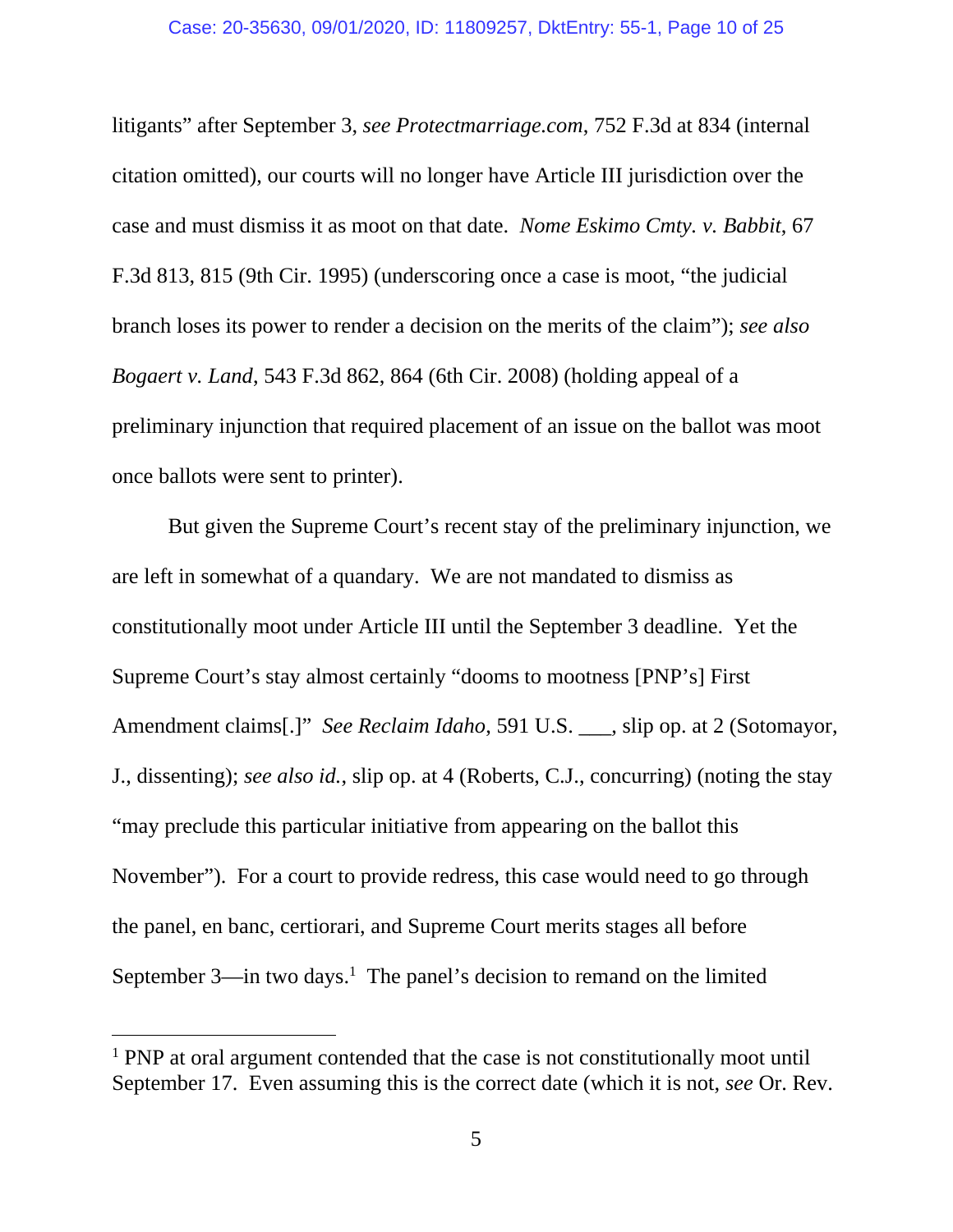question of mootness only decreases the likelihood of that timely redress. In short, Article III does not mandate dismissal until September 3, but delaying the inevitable is inconsistent with judicial economy and a waste of judicial resources.

I suggest a third option: dismiss the preliminary injunction as prudentially moot. The doctrine of mootness is comprised of both constitutional *and* prudential considerations. *See Honig v. Doe*, 484 U.S. 305, 330–31 (1988) (Rehnquist, C.J., concurring) (discussing the history of the mootness doctrine grounded in prudence rather than Article III). Indeed, the very existence of exceptions to mootness only underscores this point. *See, e.g.*, *S. Pac. Terminal Co. v. ICC*, 219 U.S. 498 (1911) (creating the "capable of repetition, yet evading review" exception to mootness though no such exception exists under Article III). Though this circuit has addressed the doctrine of prudential mootness rarely, *see, e.g.*, *Hunt v. Imperial Merch. Servs., Inc.*, 560 F.3d 1137 (9th Cir. 2009); *Deutsche Bank Nat'l Tr. Co. v. FDIC*, 744 F.3d 1124 (9th Cir. 2014); *Maldonado v. Lynch*, 786 F.3d 1155 (9th Cir. 2015), and applied it in just one case, *see Deutsche Bank*, 744 F.3d at 1135– 38, the principles undergirding this doctrine strongly counsel in favor of its application in this case.

Stat. § 254.085), two additional weeks do not make it any more likely that this case will complete a full appellate lifecycle sufficient to provide a remedy.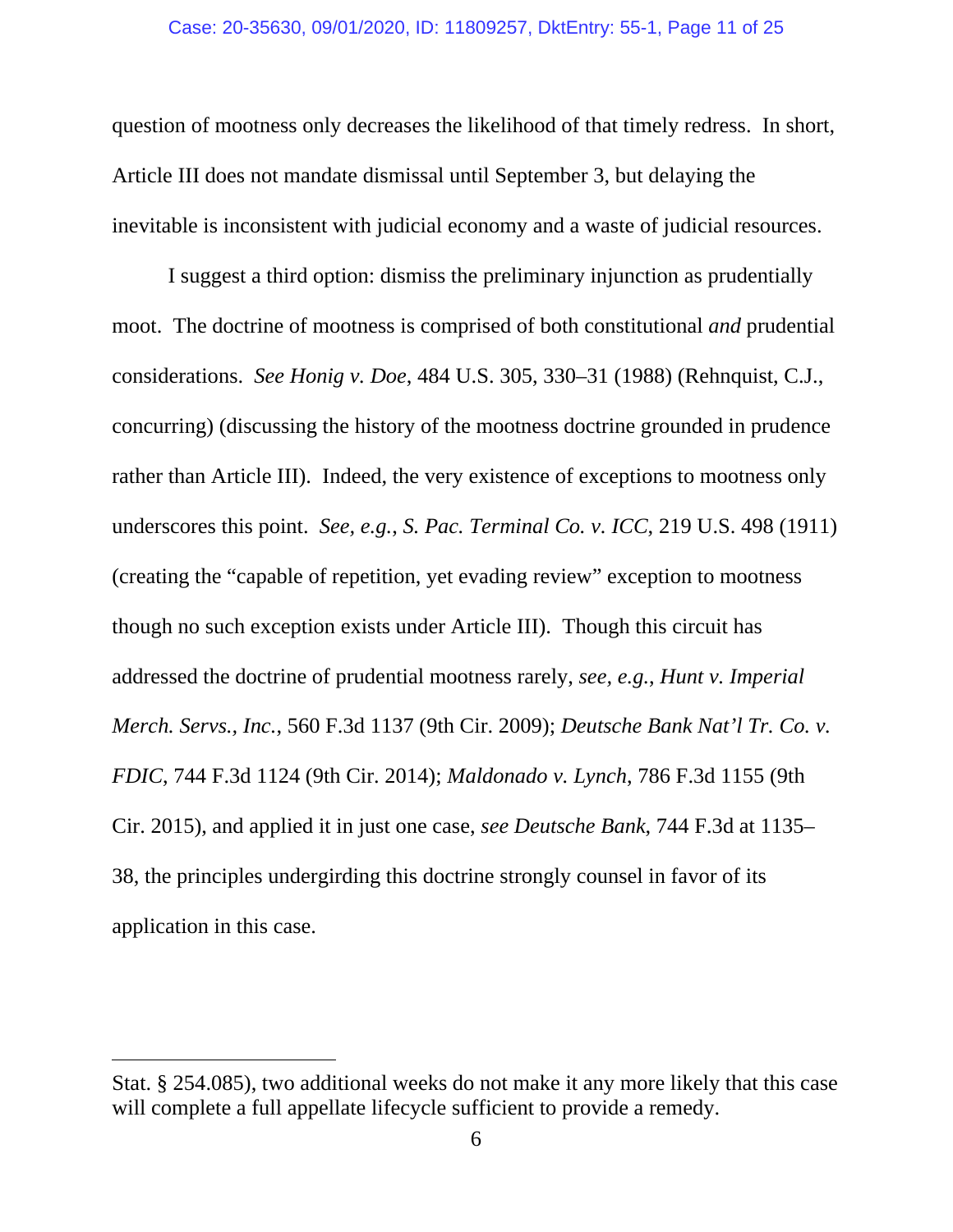In our government of separated powers, it is a constitutional maxim that a greater power includes a lesser one. *See U.S. v. Hudson*, 11 U.S. (7 Cranch) 32, 33 (1812) (finding Congress's power to create federal courts includes the lesser power to restrict jurisdiction); *Seila Law LLC v. CFPB*, 140 S. Ct. 2183, 2211 (2020) (finding the President's executive power "generally includes the ability to supervise and remove the agents who wield executive power in his stead."). For federal courts, the greater power to exercise jurisdiction includes the lesser power to abstain from exercising that jurisdiction in limited circumstances. *See generally Rucho v. Common Cause*, 139 S. Ct. 2484 (2019) (political question doctrine); *Ashwander v. TVA*, 297 U.S. 288 (1936) (principle of constitutional avoidance); *R.R. Comm'n of Texas v. Pullman Co.*, 312 U.S. 496 (1941) (*Pullman* abstention); *Younger v. Harris*, 401 U.S. 37 (1971) (*Younger* abstention); *Atl. Marine Constr. Co., Inc. v. U.S. Dist. Court for W. Dist. of Tex.*, 571 U.S. 49 (2013) (forum non conveniens).

In a similar vein, we have has recognized that a court may "dismiss an appeal not technically moot if circumstances have changed since the beginning of litigation that forestall any occasion for meaningful relief[.]" *Deutsche Bank*, 744 F.3d at 1135 (internal citation omitted). Nearly every one of our sister circuits

7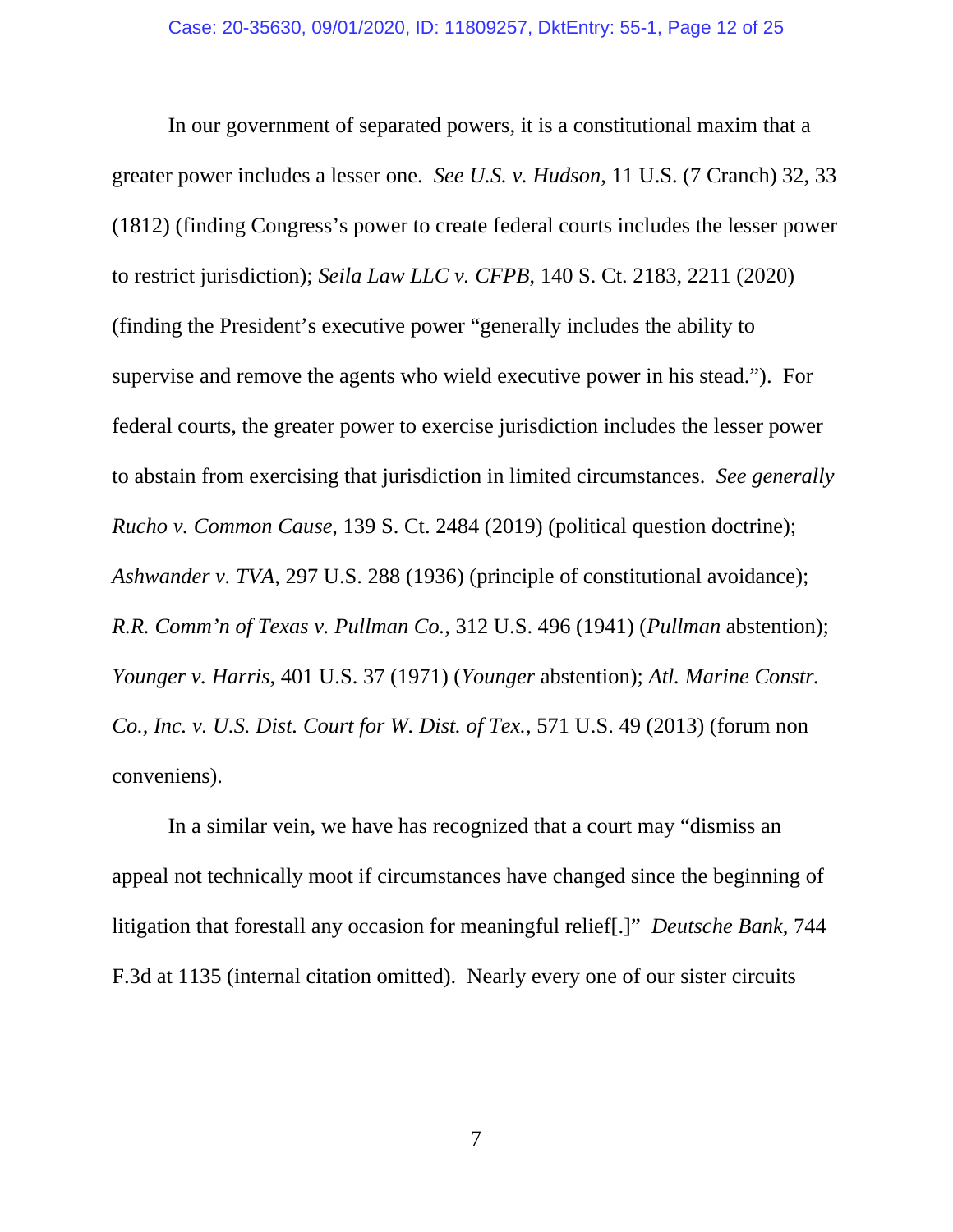have adopted this doctrine in some form,<sup>2</sup> and the Tenth Circuit in particular found this doctrine applicable in the election law context. *See Am. Constitutional Law Found., Inc. v. Davidson*, No. 99-1142, 2000 WL 488460, at \*2 (10th Cir. Apr. 26, 2000) (unpublished) (recognizing prudential mootness in the ballot initiative context and dismissing the case as the substance of the case had already been resolved by state courts, leaving "nothing more for the federal courts to do in this respect"); *see also Citizen Ctr. v. Gessler*, 770 F.3d 900, 909 (10th Cir. 2014) (recognizing the authority to dismiss a case as prudentially moot in the ballot tracing context, but choosing not to as the injury could still be remedied).

That is not to say that this doctrine should be applied broadly. Indeed, prudential mootness only applies "[w]here it is *so unlikely* that the court's grant of [a] remedy will actually relieve the injury[.]" *MBIA Ins. Corp. v. FDIC*, 708 F.3d 234, 245 (D.C. Cir. 2013) (alteration adopted) (emphasis added) (internal citations omitted). We have similarly limited prudential mootness. In *Hunt v. Imperial Merchant Services*, we did not dismiss a class action case as prudentially moot

<sup>2</sup> *See Allende v. Shultz*, 845 F.2d 1111 (1st Cir. 1988); *In re Metromedia Fiber Network, Inc.*, 416 F.3d 136 (2d Cir. 2005); *Nordhoff Invs., Inc. v. Zenith Elecs. Corp.*, 258 F.3d 180 (3d Cir. 2001); *In re U.S. Airways Grp., Inc.*, 369 F.3d 806 (4th Cir. 2004); *In re Blast Energy Servs.*, Inc., 593 F.3d 418 (5th Cir. 2010); *In re City of Detroit*, 838 F.3d 792 (6th Cir. 2016); *S. Utah Wilderness All. v. Smith*, 110 F.3d 724 (10th Cir. 1997); *Bennett v. Jefferson Cty.*, 899 F.3d 1240 (11th Cir. 2018); *Chamber of Commerce v. U.S. Dep't of Energy,* 627 F.2d 289 (D.C. Cir. 1980).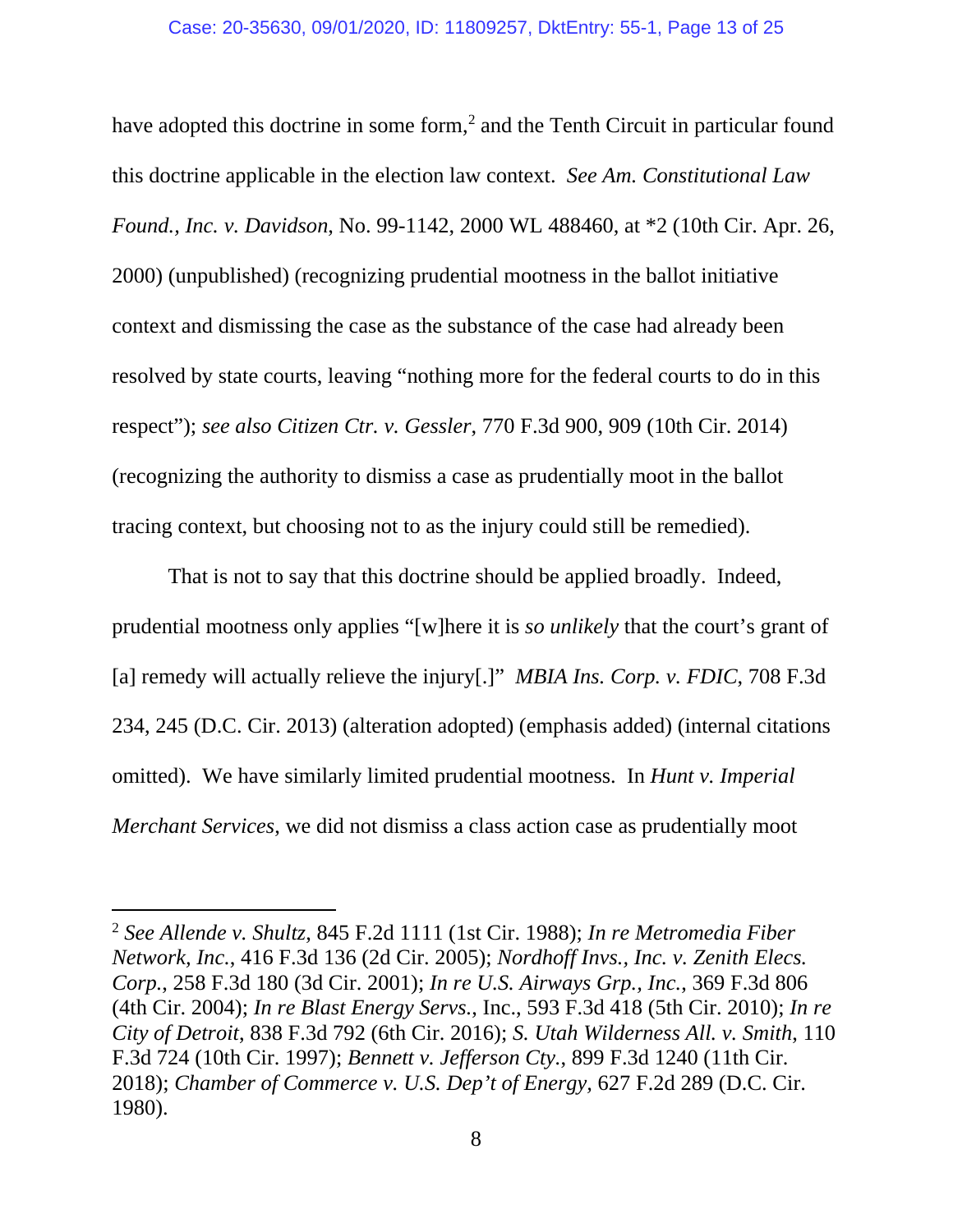because the issue was one that "often arises in district courts but typically evades appellate review." 560 F.3d at 1142. In other words, an exception to mootness applied. In *Maldonado*, sitting en banc, we declined to dismiss an immigration case on prudential mootness grounds because the plaintiff "*will obtain* meaningful relief" if the panel ruled in his favor. 786 F.3d at 1161 n.5 (emphasis added). Furthermore, we noted that prudential mootness is not a *per se* consideration, *see id.*, meaning the court may choose not to apply it even if it makes sense to do so. Put together, these cases illustrate just how limited this doctrine is: only in rare situations where no exception to mootness applies or when it is so unlikely that a party will obtain meaningful relief can a court dismiss a case as prudentially moot.

This case falls within that limited set of circumstances. Because of the Supreme Court's stay, "circumstances have changed . . . that forestall any occasion for meaningful relief[.]" *See Deutsche Bank*, 744 F.3d at 1135 (internal citation omitted). It is practically impossible that this case will succeed in completing a full litigation lifecycle before the September deadline, making it "so unlikely" that anything our courts do will "actually relieve the injury[.]" *See MBIA*, 708 F.3d at 245 (internal citation omitted). Moreover, *Hunt* and *Maldonado* are inapposite: PNP "will [*not*] obtain meaningful relief," and no exception to mootness applies. *See* Part III, *infra*. I recognize my colleagues' hesitancy in applying this doctrine when we have applied it so infrequently, but I would vacate the district court order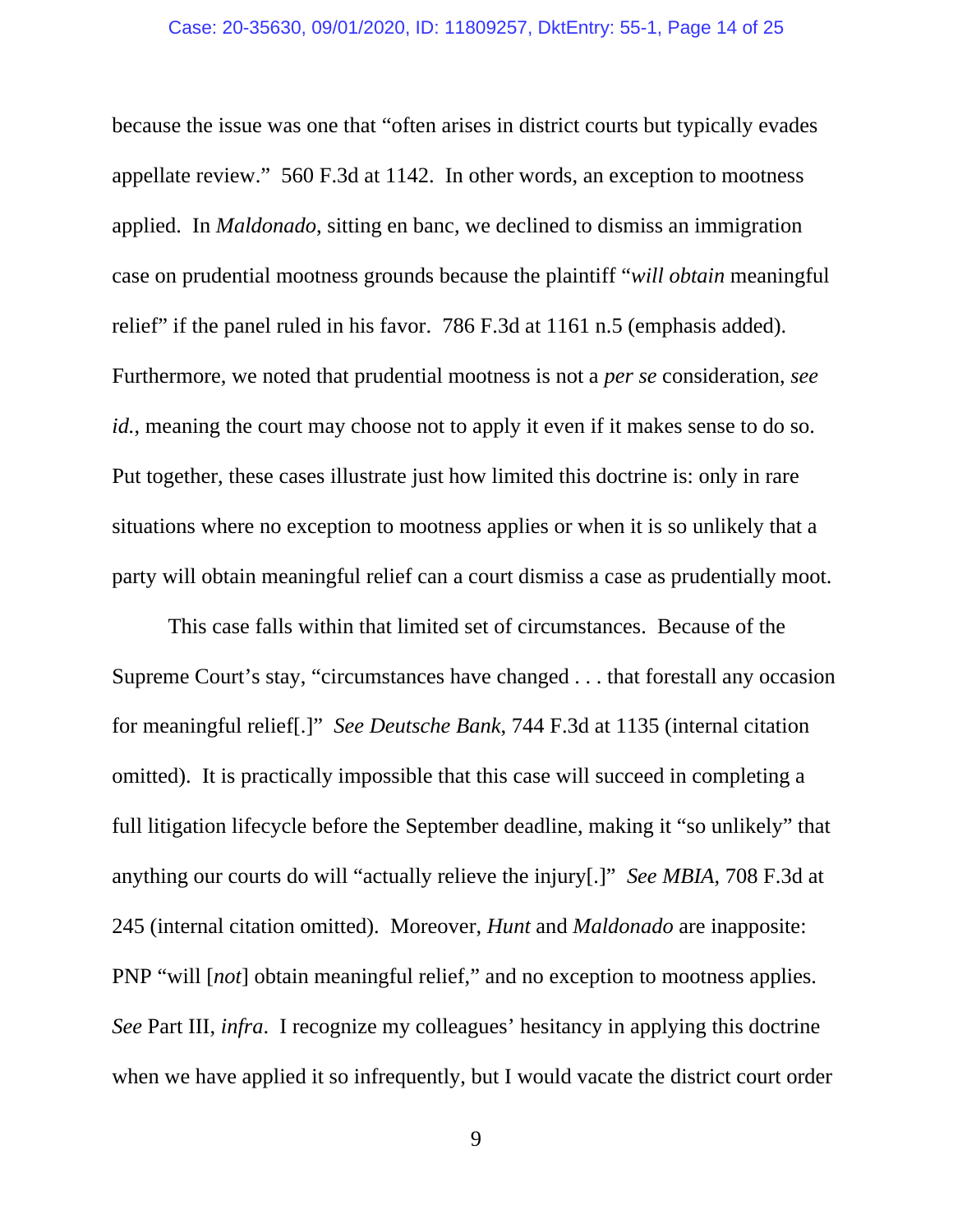as prudentially moot and remand with instructions to dismiss the preliminary injunction claim—there is simply no meaningful injunctive relief that we can provide given the Supreme Court's stay.

### **III**

 Even if this case is not dismissed as prudentially moot, it will become moot under Article III on September 3. And it does not qualify as a "capable of repetition, yet evading review" exception to mootness. "Because mootness concerns whether we have power to hear a case, we apply the 'capable of repetition, yet evading review' exception sparingly, and only in 'exceptional situations.'" *Protectmarriage.com*, 752 F.3d at 836–37. An action qualifies as an "exceptional situation" under this exception where "(1) the challenged action is in its duration too short to be fully litigated prior to cessation or expiration, and (2) there is a reasonable expectation that the same complaining party will be subject to the same action again." *Davis v. FEC*, 554 U.S. 724, 735 (quoting *Wis. Right to Life*, 551 U.S. at 462). Though the first prong may be met in this case, the second is certainly not.

### **A**

As to the first prong, "the injury suffered must be so *inherently* limited in duration that the action will become moot before the completion of appellate review." *In re Di Giorgio*, 134 F.3d 971, 975 (9th Cir. 1998) (emphasis added).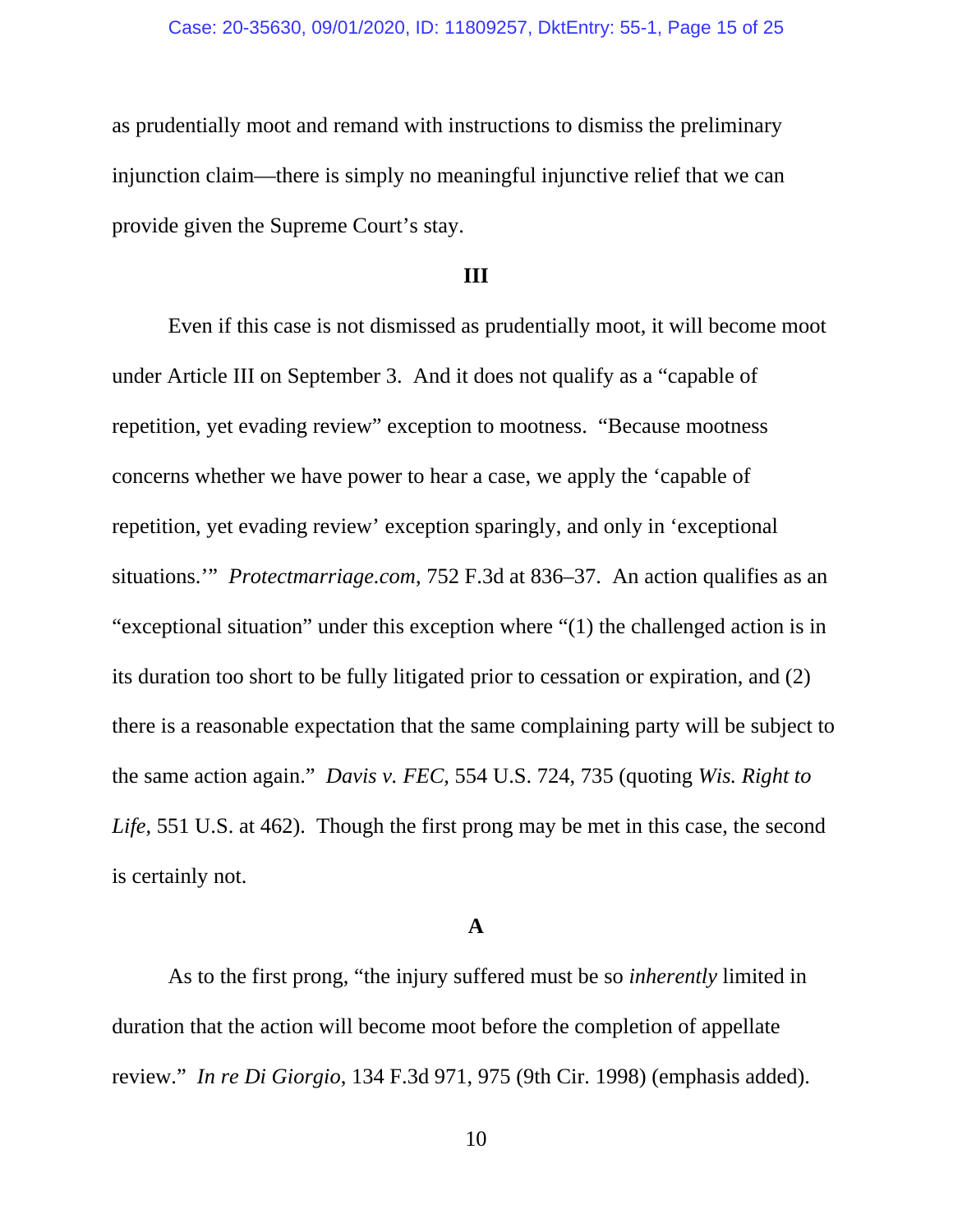Courts have repeatedly held that challenges to election laws, and ballot initiative requirements specifically, are often inherently limited in duration sufficient to satisfy the first prong. *See, e.g.*, *Meyer v. Grant*, 486 U.S. 414, 417 n.2 (1988) (recognizing the exception in the ballot initiative context); *Citizens for Clean Gov't v. City of San Diego*, 474 F.3d 647, 650 (9th Cir. 2007) (same).

There is some question, however, whether the claim in this case is so inherently limited in duration that any similar claim would face "imminent mootness," making it capable of being repeatedly and "irrevocably lost" without vindication. *See Singleton v. Wulff*, 428 U.S. 106, 117 (1976). Here, PNP's injury and First Amendment claims revolve around the inability to meet a deadline. I do not doubt PNP's diligence in gathering signatures, especially during this pandemic, but I cannot ignore the fact that its inability to meet the deadline was "attributable at least in part," *see Reclaim Idaho*, 591 U.S. \_\_\_, slip op. at 4 (Roberts, C.J., concurring), to its own decision to wait until November 2019 to begin the process. A political organization that began even a few months earlier may not have had the same deadline-related claim, making it questionable whether PNP's claim is actually "inherently limited" by the length of Oregon's election cycles or that a similar claim would face "imminent mootness" as well. As we underscored in *Protectmarriage.com*, "the exception was designed to apply to situations where the type of injury involved *inherently* precludes judicial review, not to situations where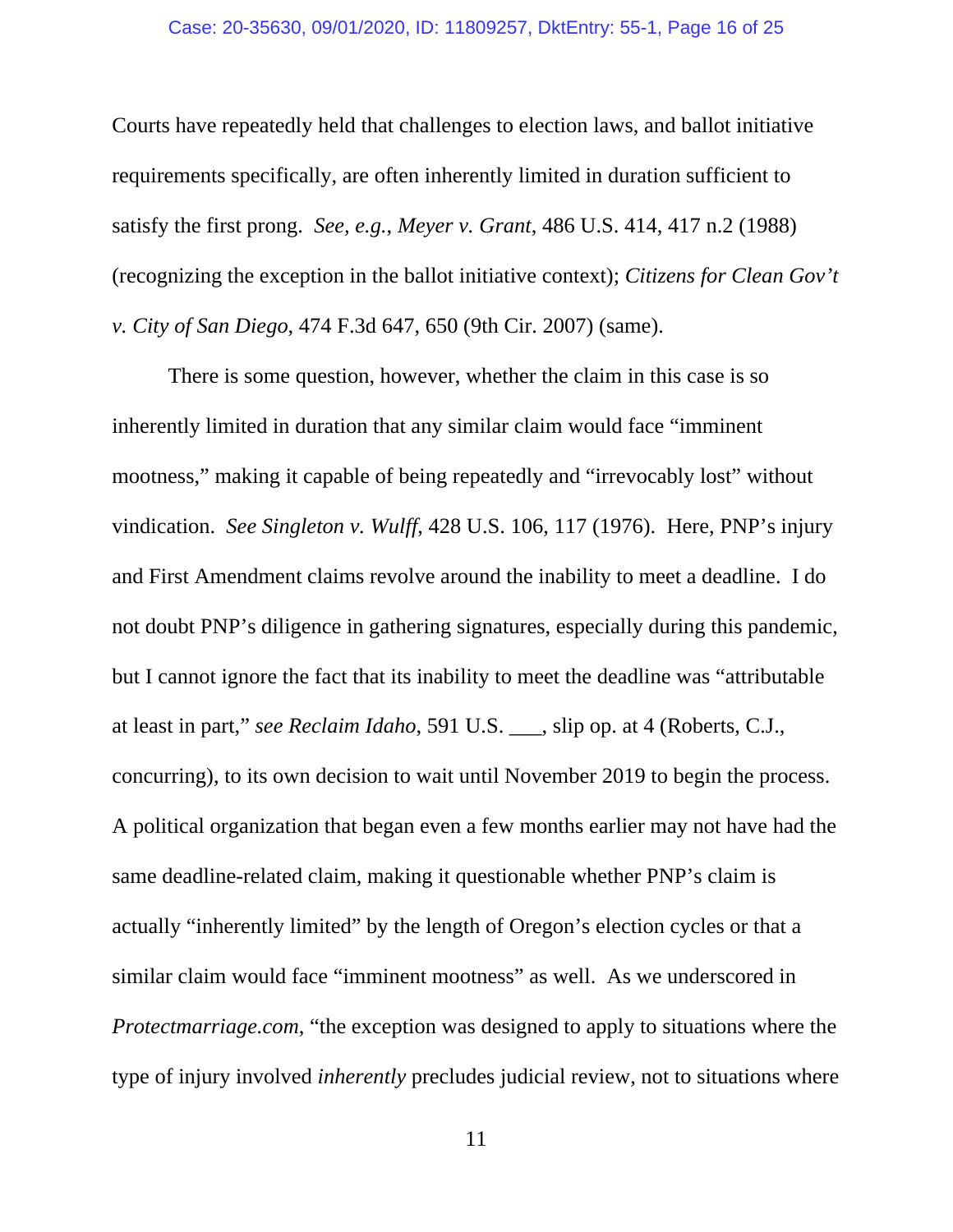#### Case: 20-35630, 09/01/2020, ID: 11809257, DktEntry: 55-1, Page 17 of 25

review is precluded as a practical matter." 752 F.3d at 837 (alteration adopted) (emphasis added) (internal citation omitted).

### **B**

Even if PNP can satisfy this first prong, it cannot satisfy the second. It is not enough to demonstrate that it *might* be subject to the same injury again. To satisfy this prong, PNP would need to demonstrate a "reasonable expectation" or "demonstrated probability that the same controversy will recur involving the same complaining party." *Murphy v. Hunt*, 455 U.S. 478, 482 (1982) (internal citation omitted). It cannot meet that burden.

On remand, the panel has asked the district court to develop further evidentiary findings as to whether PNP's claim is moot and whether an exception applies. But I am not sure what evidence can be developed. Given how COVID-19 has disrupted our daily lives and the uncertainty that persists, we would all love to know whether this pandemic will continue until July 2022. But even in its own brief, PNP frequently pointed to "unique circumstances of the Pandemic and related health orders" causing this controversy. *See* Appl. Br. 4, 17, 23. To put it mildly, if the best and brightest scientific minds combating this pandemic cannot predict what the future will hold, I am reticent to assume that the district court could offer any revelation of what may be reasonably expected. PNP simply cannot develop any evidentiary support on remand to meet the second *Davis* prong.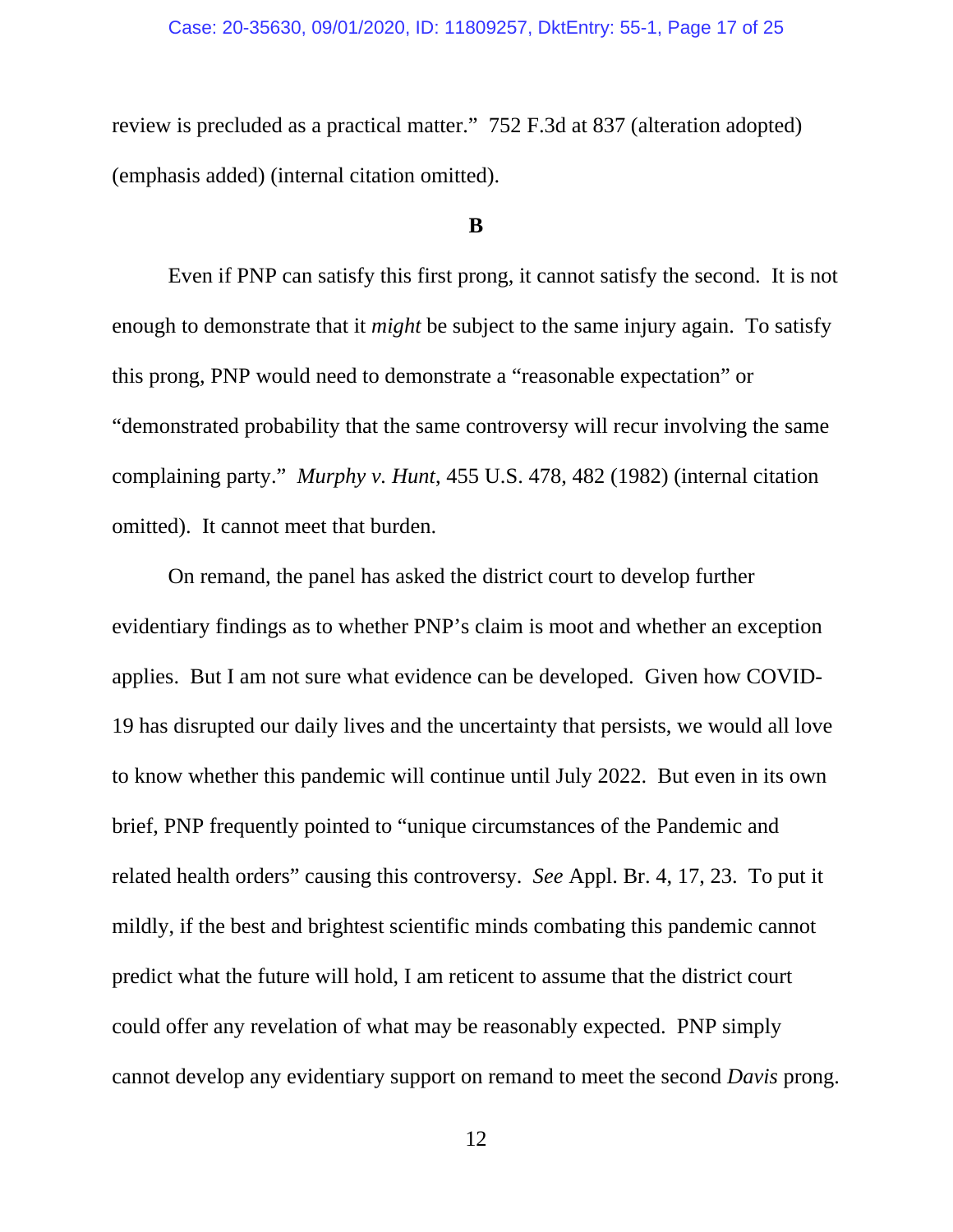Nor need it do so. Any relief yet to be had is far better sought through declaratory judgement action than through preliminary injunction.

Even if PNP could demonstrate that the pandemic *may* extend through the next election cycle, that is not enough. A possibility, even a colorable one, is not enough to rise to the level of "demonstrated probability." *See Murphy*, 455 U.S. at 482. True, the exception does not "[r]equir[e] repetition of every 'legally relevant' characteristic of an as-applied challenge—down to the last detail" since the circumstances must only be "materially similar." *Wis. Right to Life,* 551 U.S. at 463. However, at a minimum, the "same controversy" must occur again. *See Murphy*, 455 U.S. at 482; *Lyons*, 461 U.S. at 109 (finding a reasonable expectation when a party "will again be subjected to the alleged illegality"). Here, PNP's challenge is integrally tied to its inability to meet a deadline. Thus, to demonstrate a controversy "capable of repetition," PNP would need to show that similar circumstances in the 2022 election would again inhibit it from meeting the July 2022 deadline.

Theoretically, PNP could begin the process for the 2022 election today<sup>3</sup> and be subject to the same pandemic, executive orders, and executive enforcement. But unless PNP could show that it would similarly be unable to meet the July 2022 signature deadline and not be granted an accommodation, the second *Davis* prong

<sup>&</sup>lt;sup>3</sup> The initiative process for the November 2022 election began on July 6, 2020.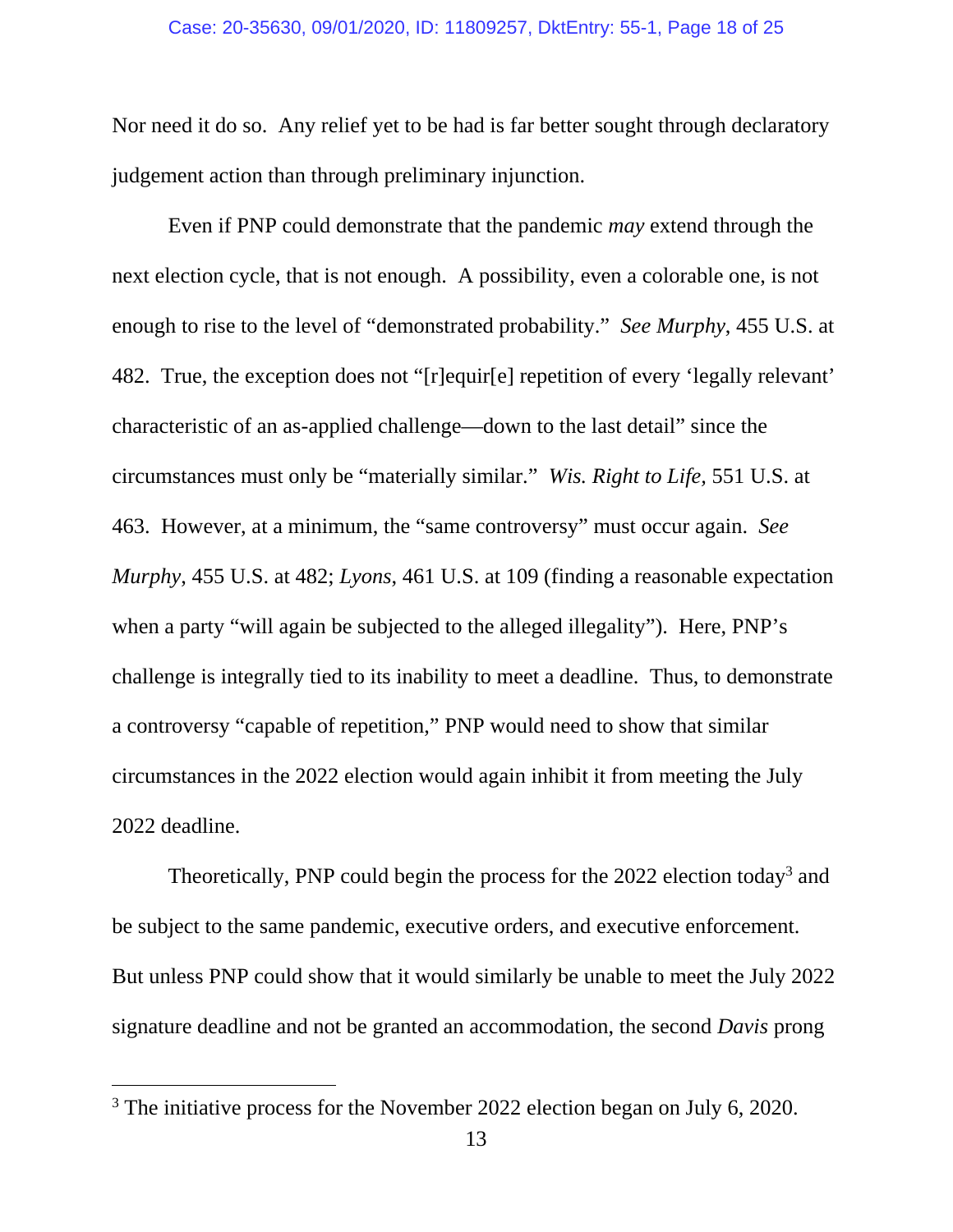will not be satisfied. *Contra Wis. Right to Life*, 551 U.S. at 463–64 (finding a reasonable expectation "where WRTL [already] sought another preliminary injunction" for the next election cycle and "there is no reason to believe that the FEC will refrain from prosecuting violations of BCRA") (internal quotation marks and citation omitted)); *Davis*, 554 U.S. at 736 (finding a reasonable expectation because "the FEC conceded . . . that Davis'[s] § 319(a) claim would be capable of repetition"); *Citizens for Clean Gov't*, 474 F.3d at 650 (finding a reasonable expectation because the plaintiffs would "be subject to the same contribution limits"). If anything, by PNP starting today and beginning 18 months earlier than it did in the 2020 election cycle, it is significantly *less* probable that this controversy will arise again. This is particularly true where PNP already found overwhelming success collecting signatures electronically during this election cycle amidst the pandemic.

### **C**

 Assuming the district court on remand finds that this case qualifies as an exception, an even larger problem becomes clear: what remedy could the district court provide in the preliminary injunction context? At least in a declaratory judgment action, the district court (assuming an exception to mootness applies) could analyze alleged violations of legal rights. *See* Declaratory Judgment Act, 28 U.S.C. § 2201(a) (giving federal courts jurisdiction to "declare the rights and other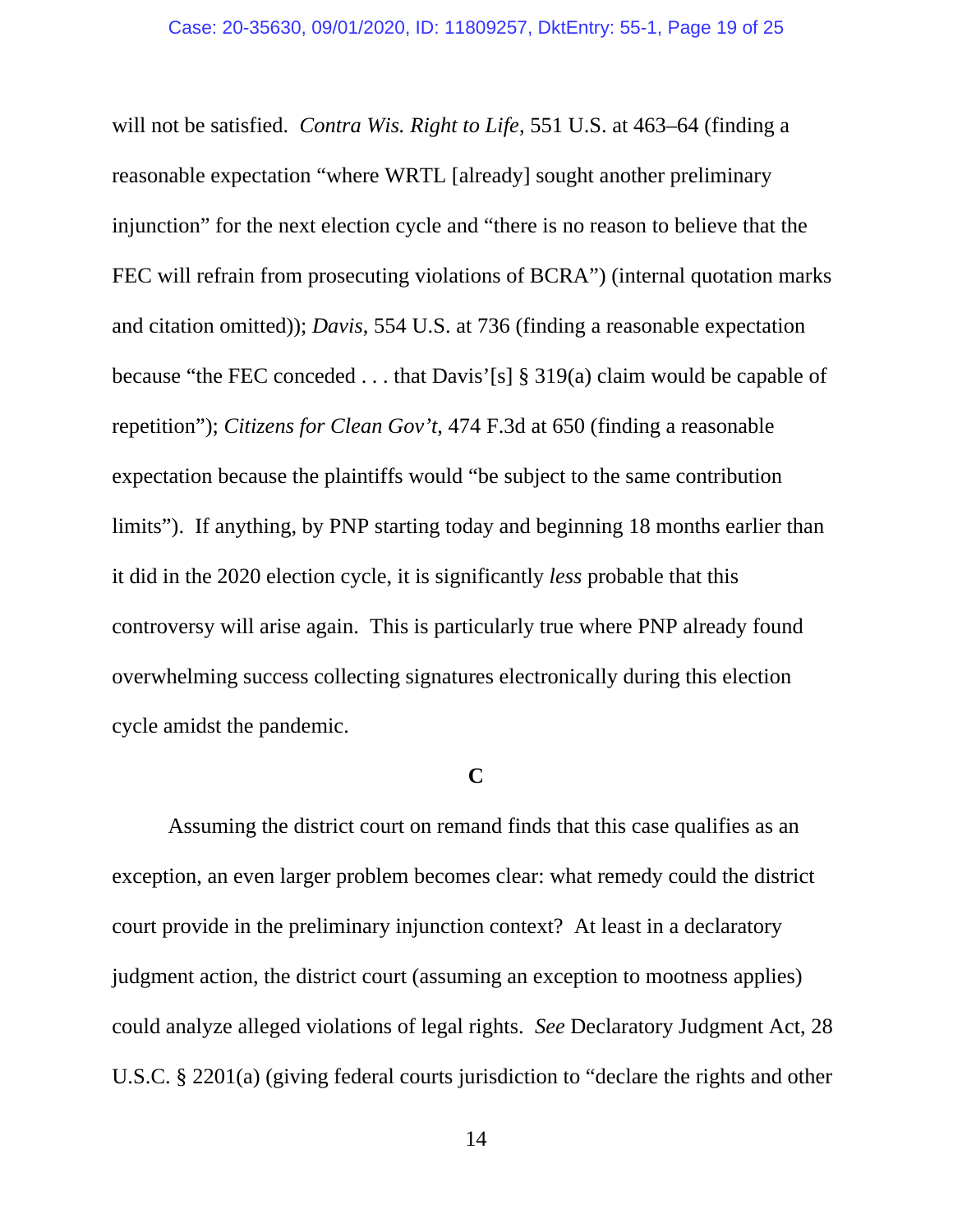legal relations of any interested party seeking such declaration, whether or not further relief is or could be sought"). But in the preliminary injunction context, the court could only address a "*likelihood* of success on the merits," balancing that likelihood with equities that no longer exist in the real world. *See Winter v. NRDC*, 555 U.S. 7, 24 (2008) (emphasis added). There is simply no remedy that a court can provide in the preliminary injunction context, even if an exception to mootness applies.<sup>4</sup>

For this reason, no precedent exists recognizing an otherwise moot preliminary injunction as "capable of repetition, yet evading review." This makes sense. Preliminary injunctions are by definition an exercise of a court's equitable power and thus are inherently limited to the equitable remedies a court can provide. For a case to qualify as an exception to mootness, at the very least there must be some remedy to be had; otherwise, a court would be exceeding its power under Article III's case-or-controversy limitation. Thus, to find a case somehow excepted from mootness when it is inherently dependent upon equitable relief that is no longer available is to call for nothing short of an impermissible advisory opinion. Put simply, preliminary injunctions providing specific relief (especially

<sup>4</sup> To the extent PNP seeks relief from impending threats they may face in *future* elections, that claim is not ripe. Without a "factual record of an actual or imminent application" of Oregon law that will likely prevent PNP from placing its initiative on the next election's ballot, such allegations would present "no ripe controversy." *See Renne v. Geary*, 501 U.S. 312, 321–22 (1991).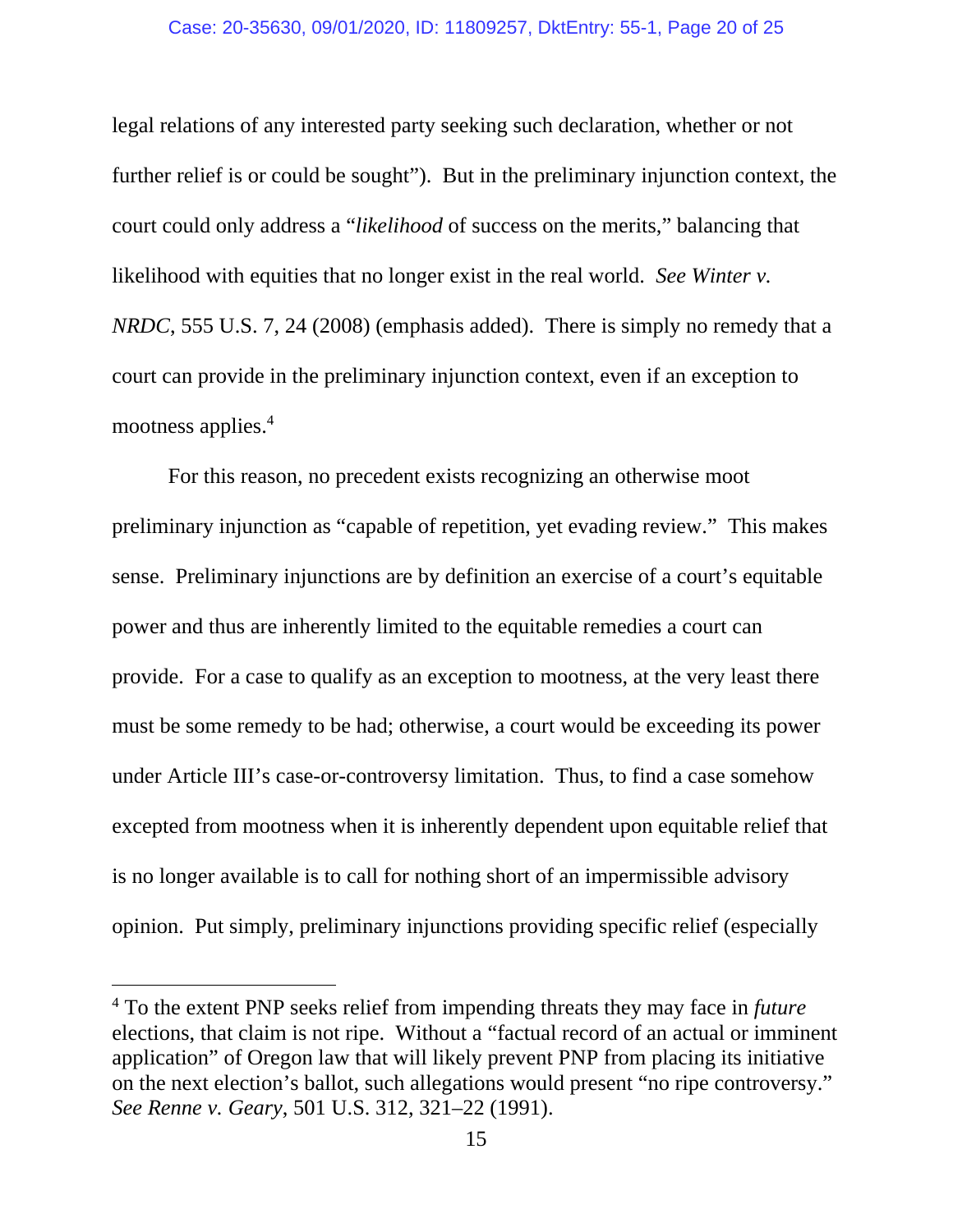#### Case: 20-35630, 09/01/2020, ID: 11809257, DktEntry: 55-1, Page 21 of 25

in the as-applied context) cannot qualify as an exception to mootness absent a separate legal remedy to preserve the controversy. Courts have repeatedly recognized this jurisprudential truism.

For instance, in *Southern Pacific Terminal*, the first case recognizing the "capable of repetition, yet evading review" exception, the Court distinguished its case from past cases where "the acts sought to be enjoined had been completely executed, and there was nothing that the judgment of the court, if the suits had been entertained, could have affected." 219 U.S. at 514–15. Though past cases were dismissed as moot for want of redressability, *Southern Pacific Terminal* involved "*rights* determined by the Commission without a chance of redress." *Id.*  at 515 (emphasis added). Because "[t]he judgment of the court [was] sought upon the *question of the legality* of the [ICC orders]," the redressability of legal rights preserved the justiciability of the plaintiffs' suit. *Id.* (emphasis added).

This principle held true in *Moore v. Ogilvie*, 394 U.S. 814, 815 (1969), where candidates challenged an Illinois law, seeking declaratory and injunctive relief. Illinois urged dismissal on mootness grounds, arguing that "since the November 5, 1968, election has been held, there is no possibility of granting any relief to appellants[.]" *Id.* at 816. The Court rejected this argument, not because equitable relief could extend beyond the election deadline, but because "the [legal] burden . . . placed on the nomination of candidates for statewide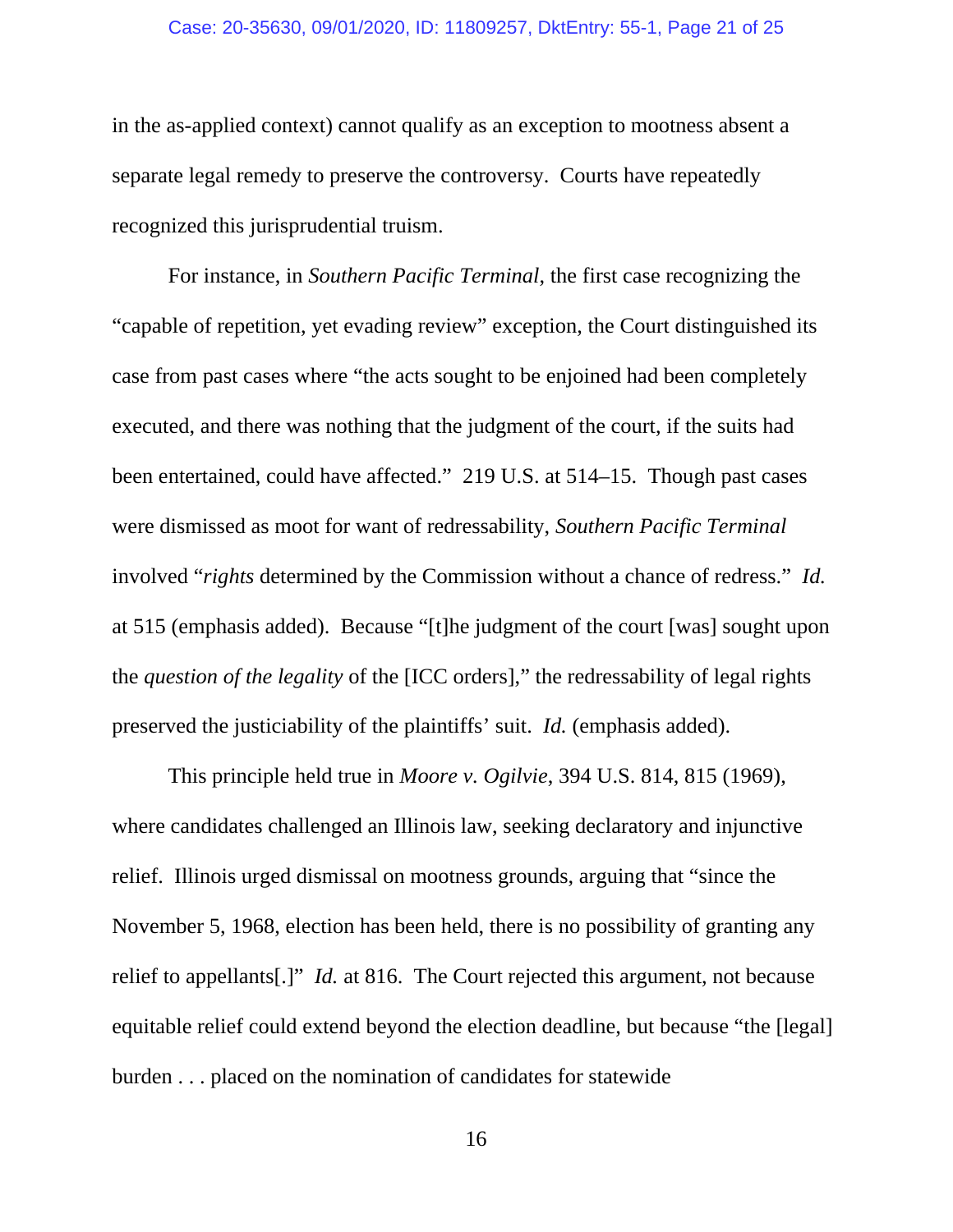offices . . . remains and controls future elections[.]" *Id.* Again, the availability of legal relief allowed the case to exist beyond the extinguishment of equitable remedies.

Similarly, in *Wisconsin Right to Life*, the Supreme Court found the case "capable of repetition, yet evading review" not in analyzing WRTL's preliminary injunction, but in "consider[ing] the merits of WRTL's as-applied challenge in the first instance." 551 U.S. at 460. The Court in *Davis* also found an exception to mootness when analyzing a facial challenge seeking *declaratory* relief even though Davis had also sought to enjoin the Federal Election Commission during the 2006 election. 554 U.S. at 731–32, 744–45. In each case, the availably of legal, not equitable, relief allowed the cases to extend beyond election deadlines. *See Moore*, 394 U.S. at 818–19 (overruling precedent); *Wisc. Right To Life*, 551 U.S. at 460– 61 (finding the relevant statutory provision unconstitutional); *Davis*, 554 U.S. at 744–45 (same); *Meyer*, 486 U.S. at 428 (same).

 Put simply, "[i]t has long been settled that we have no authority to give opinions upon moot questions or abstract propositions, or to declare principles or rules of law *which cannot affect* the matter in issue in the case before us." *Schneider v. Chertoff*, 450 F.3d 944, 959 (9th Cir. 2006) (emphasis added) (internal citation omitted). For injunctive relief specifically, once a court's ability to provide equitable relief has passed, the case cannot survive mootness without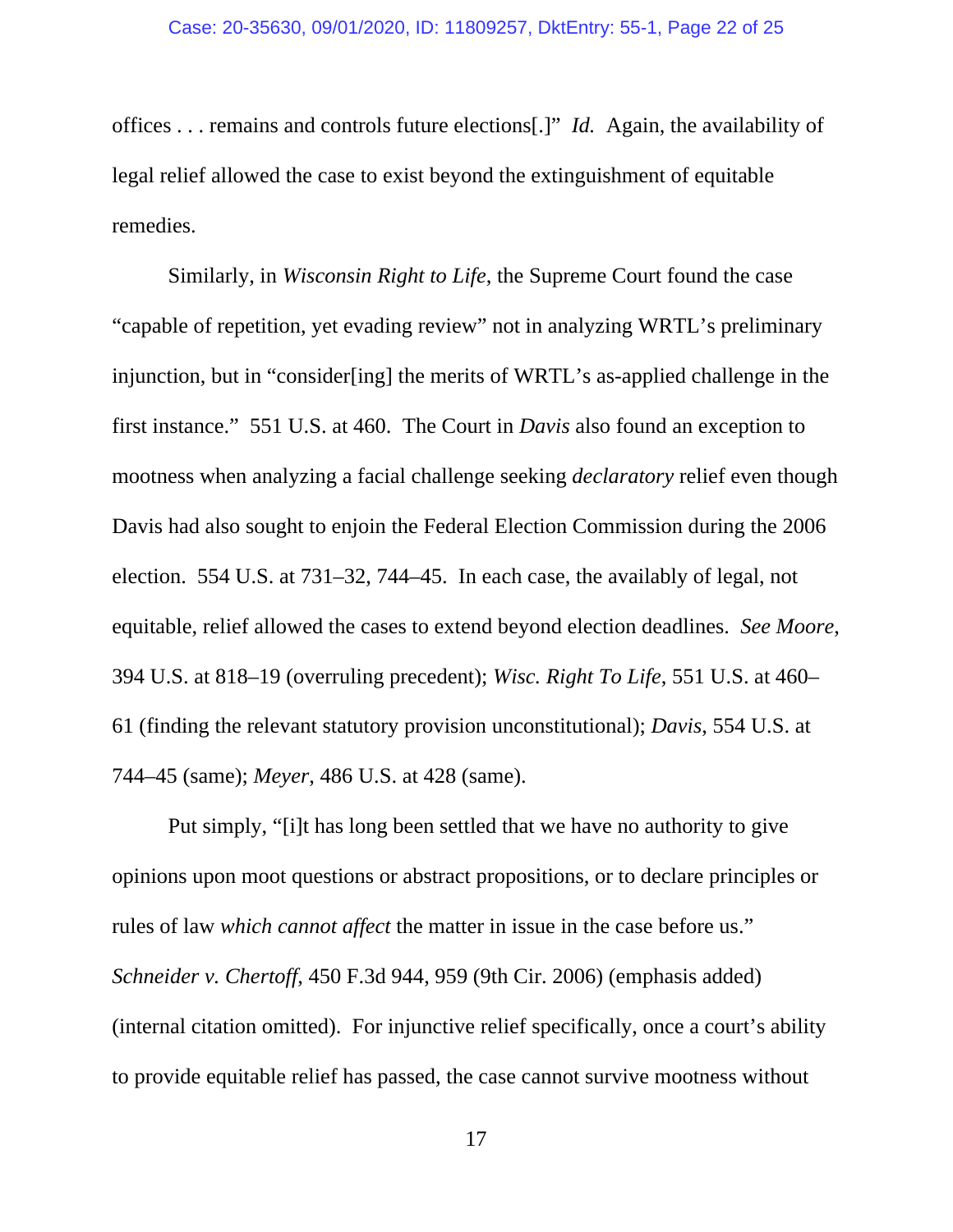contravening Article III. Because on remand the district court "cannot affect the matter in issue in the case before [it]," *id.*, the panel asks for nothing short of an impermissible advisory opinion.

\* \* \*

As the only issue raised in this appeal is a claim for injunctive relief pertaining to the 2020 election, and as PNP cannot satisfy the second *Davis* prong, this case cannot qualify as an exception to mootness. There is no conceivable situation in which a federal court could maintain jurisdiction over this action after September 3 without contravening Article III.

### **IV**

 One final thought. Though we do not reach the merits of this case and the potential First Amendment implications, this court may need to revisit its jurisprudence regarding ballot initiatives en banc in a future case. The Supreme Court recently stayed a district court's order restructuring signature and deadline requirements for a ballot initiative in Idaho. *See generally Reclaim Idaho*, 591 U.S. \_\_\_ (per curiam). Concurring in that grant, Chief Justice Roberts along with three other members of the Court identified a circuit split on this issue and signaled that the Ninth Circuit was on the wrong side. *Id.*, slip op. at 2–3 (Roberts, C.J., concurring). Siding with other circuits, the Chief Justice criticized our test in *Angle v. Miller* for "require<sup>[ing]</sup> scrutiny of the interests of the State whenever a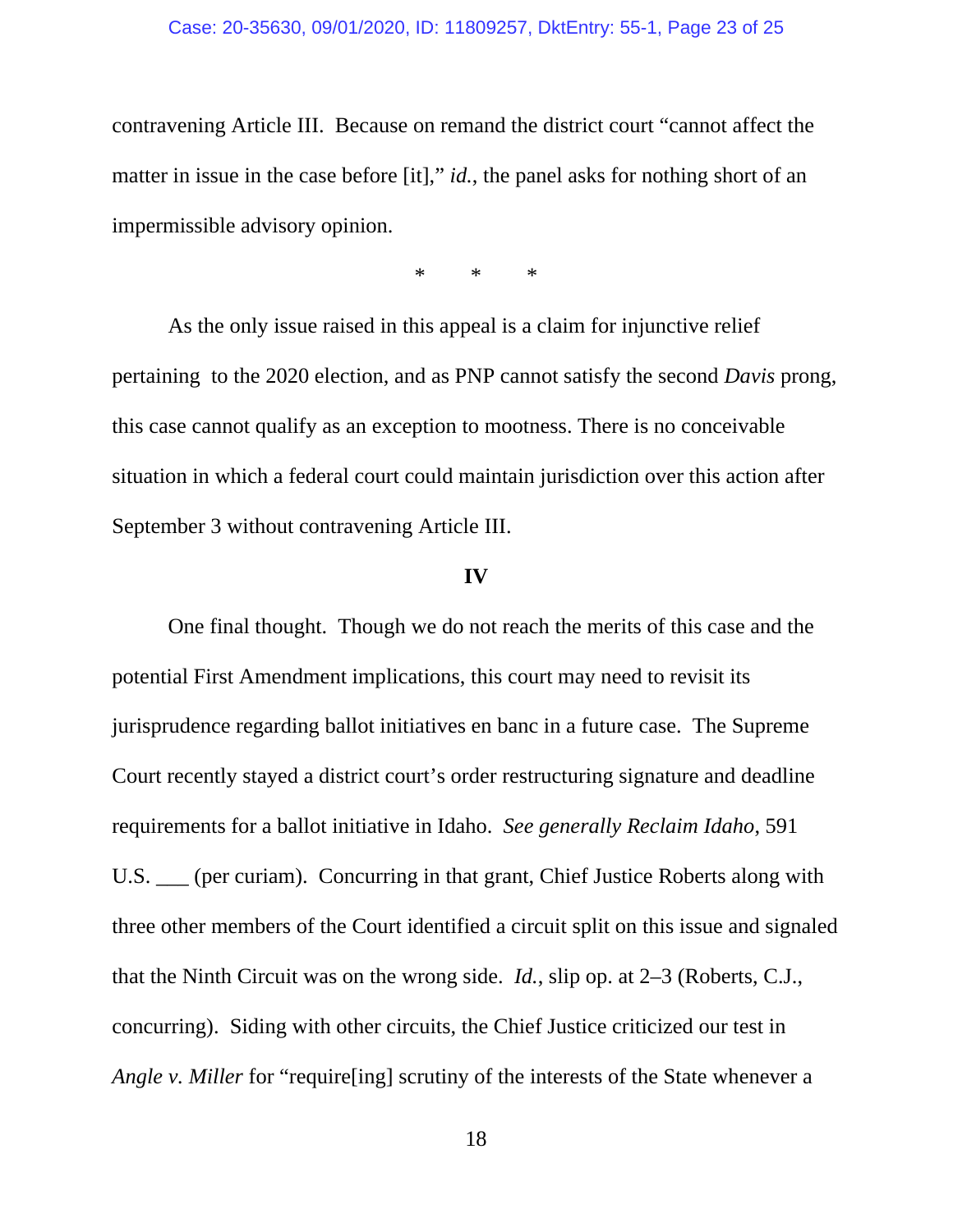neutral, procedural regulation inhibits a person's ability to place an initiative on the ballot." *Id.* at 2.

I highlight the Chief Justice's remarks to encourage future evaluation of the legal test we adopted in *Angle*. First Amendment rights should be guarded vigorously against state encroachment. There is no question that "the First Amendment requires us to err on the side of protecting political speech rather than suppressing it." *Wis. Right To Life*, 551 U.S. at 457. But to err by infringing upon a state's "considerable leeway to protect the integrity and reliability of the initiative process," *Buckley v. Am. Constitutional Law Found., Inc.*, 525 U.S. 182, 191 (1999), when no speech rights have been severely burdened, *see Burdick v. Takushi*, 504 U.S. 428, 428 (1992), extends First Amendment protections far beyond their constitutional reach. The First Amendment has never required strict scrutiny in "the application of only the most typical sort of neutral regulations on ballot access." *Reclaim Idaho*, 591 U.S. \_\_\_, slip op. at 3 (Roberts, C.J., concurring).

The district court in this case applied *Angle*, finding that Oregon's signature and deadline requirements violate the First Amendment, even though those requirements do not implicate any speech interests facially and do not severely burden speech implicitly. Instead, the court's analysis turned on how "reasonably diligent" PNP had been throughout the process and whether the requirements

19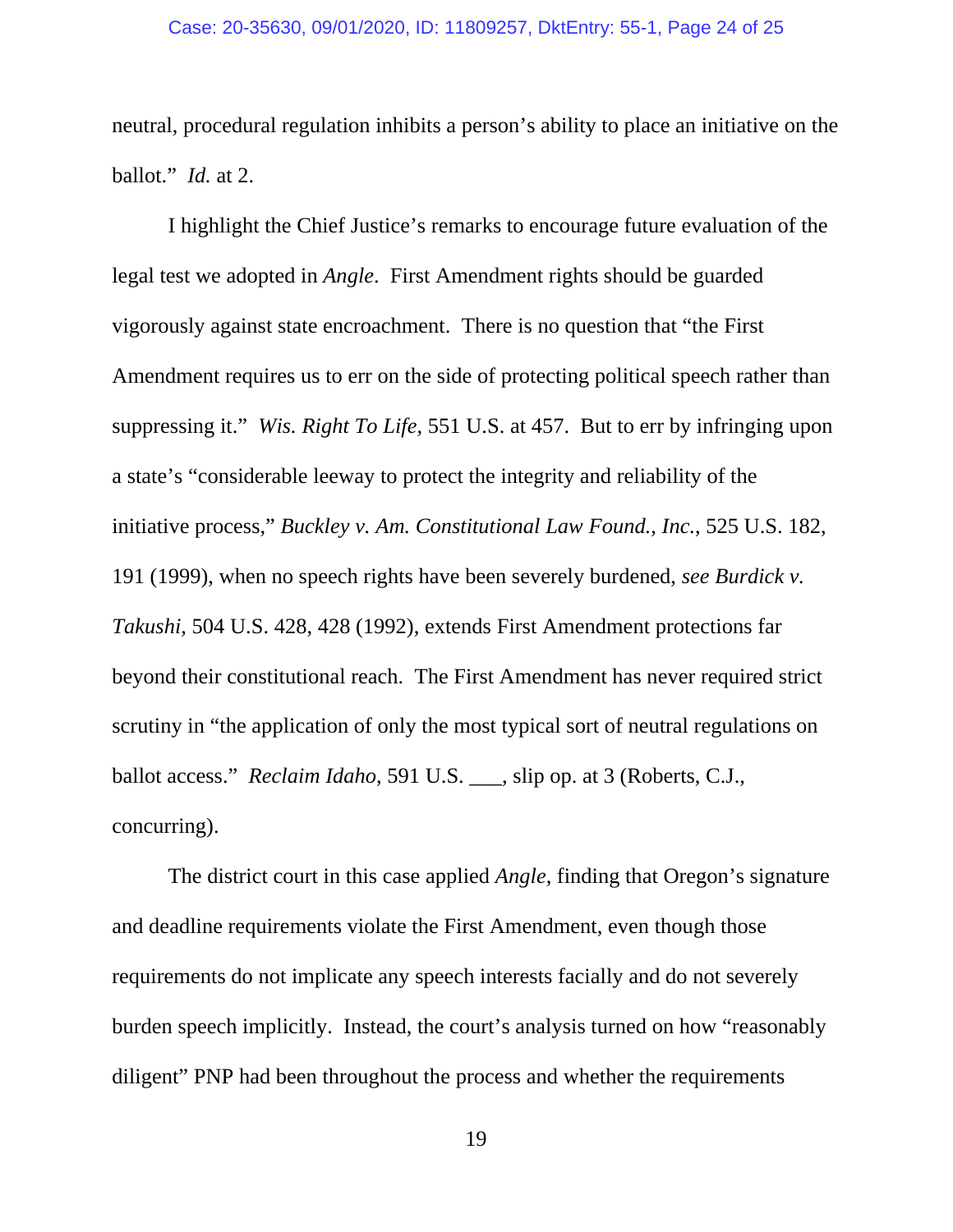#### Case: 20-35630, 09/01/2020, ID: 11809257, DktEntry: 55-1, Page 25 of 25

impeded PNP from getting its initiative on the ballot. *People Not Politicians Or. v. Clarno*, 2020 WL 3960440, at \*4–6 (D. Or. July 13, 2020). A district court in a similar case recently applied *Angle* in the same way. *See generally Reclaim Idaho v. Little*, 2020 WL 3490216 (D. Idaho June 26, 2020).

This seems to contravene core First Amendment principles. Although "[e]lection laws will invariably impose some burden upon individual voters," "the mere fact that a State system creates barriers . . . does not of itself compel close scrutiny." *Burdick*, 504 U.S. at 433 (alteration adopted) (internal citation omitted). Moreover, First Amendment protection has never turned on the diligence of the speaker. If *Angle* truly does require strict scrutiny in situations where the First Amendment is not implicated and if it allows for speech protections to turn entirely on the reasonable diligence of the speaker, *Angle* must be revisited and brought back in line with fundamental First Amendment principles.

### **V**

For the above reasons, I respectfully dissent. As the case is now prudentially moot, I would vacate the district court's order and remand with instructions to dismiss the preliminary injunction claim. Otherwise, on September 3, I would similarly vacate and remand as no exception to mootness applies.

20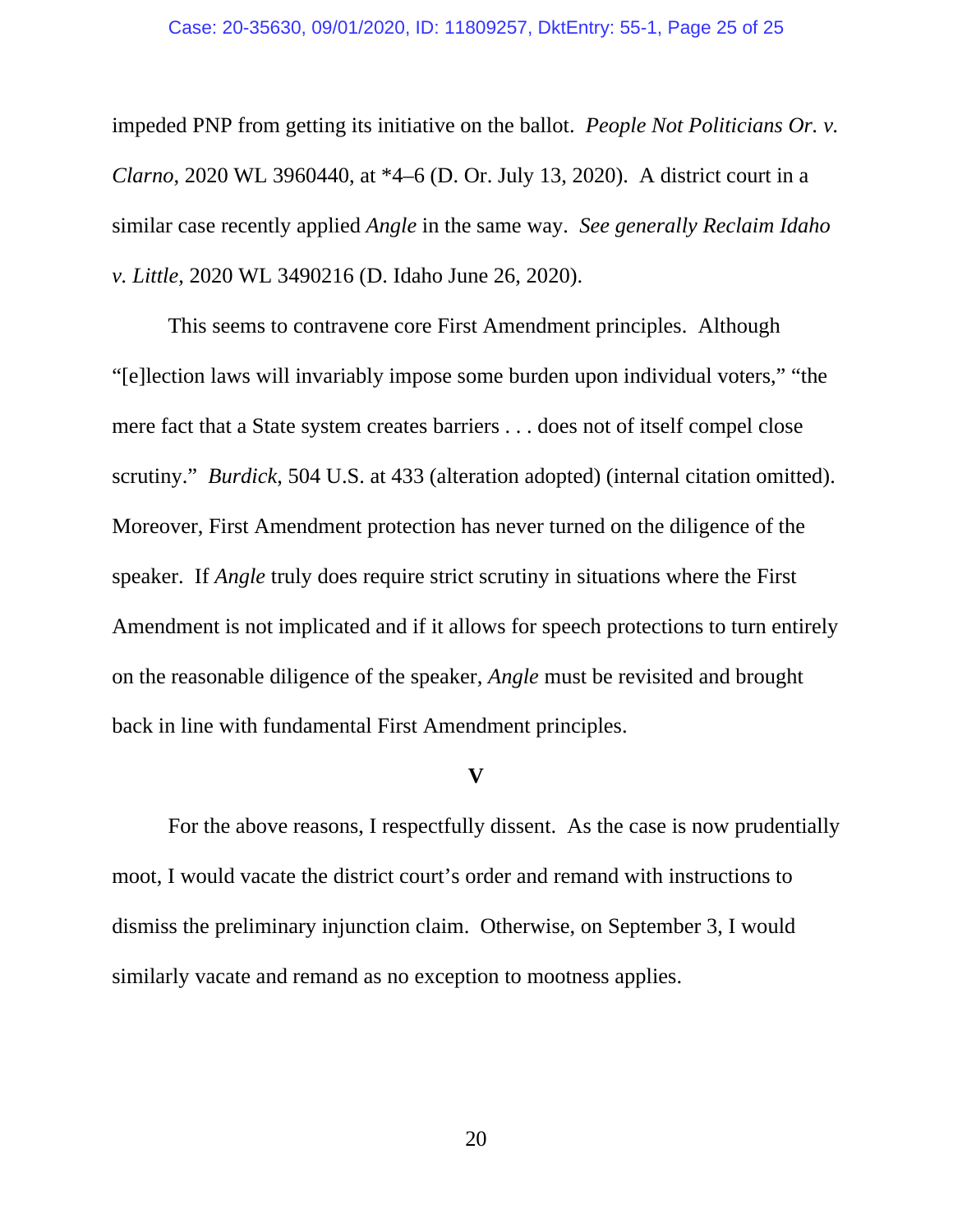## **United States Court of Appeals for the Ninth Circuit**

## **Office of the Clerk**

95 Seventh Street San Francisco, CA 94103

## **Information Regarding Judgment and Post-Judgment Proceedings**

### **Judgment**

This Court has filed and entered the attached judgment in your case. Fed. R. App. P. 36. Please note the filed date on the attached decision because all of the dates described below run from that date, not from the date you receive this notice.

## **Mandate (Fed. R. App. P. 41; 9th Cir. R. 41-1 & -2)**

The mandate will issue 7 days after the expiration of the time for filing a petition for rehearing or 7 days from the denial of a petition for rehearing, unless the Court directs otherwise. To file a motion to stay the mandate, file it electronically via the appellate ECF system or, if you are a pro se litigant or an attorney with an exemption from using appellate ECF, file one original motion on paper.

## **Petition for Panel Rehearing (Fed. R. App. P. 40; 9th Cir. R. 40-1) Petition for Rehearing En Banc (Fed. R. App. P. 35; 9th Cir. R. 35-1 to -3)**

## **(1) A. Purpose (Panel Rehearing):**

- A party should seek panel rehearing only if one or more of the following grounds exist:
	- ► A material point of fact or law was overlooked in the decision;
	- ► A change in the law occurred after the case was submitted which appears to have been overlooked by the panel; or
	- ► An apparent conflict with another decision of the Court was not addressed in the opinion.
- Do not file a petition for panel rehearing merely to reargue the case.

## **B. Purpose (Rehearing En Banc)**

• A party should seek en banc rehearing only if one or more of the following grounds exist: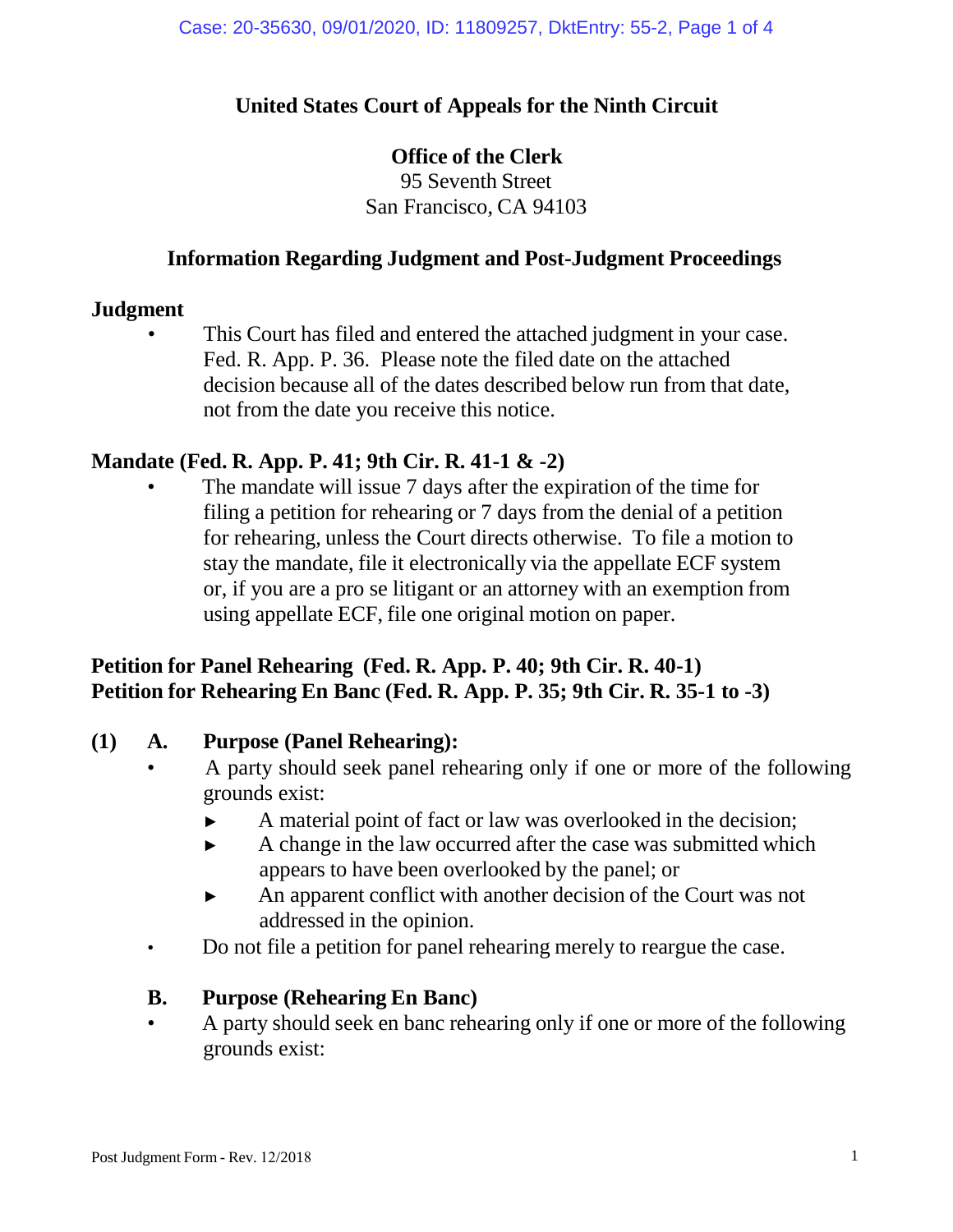- ► Consideration by the full Court is necessary to secure or maintain uniformity of the Court's decisions; or
- The proceeding involves a question of exceptional importance; or
- $\blacktriangleright$  The opinion directly conflicts with an existing opinion by another court of appeals or the Supreme Court and substantially affects a rule of national application in which there is an overriding need for national uniformity.

## **(2) Deadlines for Filing:**

- A petition for rehearing may be filed within 14 days after entry of judgment. Fed. R. App. P. 40(a)(1).
- If the United States or an agency or officer thereof is a party in a civil case, the time for filing a petition for rehearing is 45 days after entry of judgment. Fed. R. App. P. 40(a)(1).
- If the mandate has issued, the petition for rehearing should be accompanied by a motion to recall the mandate.
- *See* Advisory Note to 9th Cir. R. 40-1 (petitions must be received on the due date).
- An order to publish a previously unpublished memorandum disposition extends the time to file a petition for rehearing to 14 days after the date of the order of publication or, in all civil cases in which the United States or an agency or officer thereof is a party, 45 days after the date of the order of publication. 9th Cir. R. 40-2.

# **(3) Statement of Counsel**

• A petition should contain an introduction stating that, in counsel's judgment, one or more of the situations described in the "purpose" section above exist. The points to be raised must be stated clearly.

# **(4) Form & Number of Copies (9th Cir. R. 40-1; Fed. R. App. P. 32(c)(2))**

- The petition shall not exceed 15 pages unless it complies with the alternative length limitations of 4,200 words or 390 lines of text.
- The petition must be accompanied by a copy of the panel's decision being challenged.
- An answer, when ordered by the Court, shall comply with the same length limitations as the petition.
- If a pro se litigant elects to file a form brief pursuant to Circuit Rule 28-1, a petition for panel rehearing or for rehearing en banc need not comply with Fed. R. App. P. 32.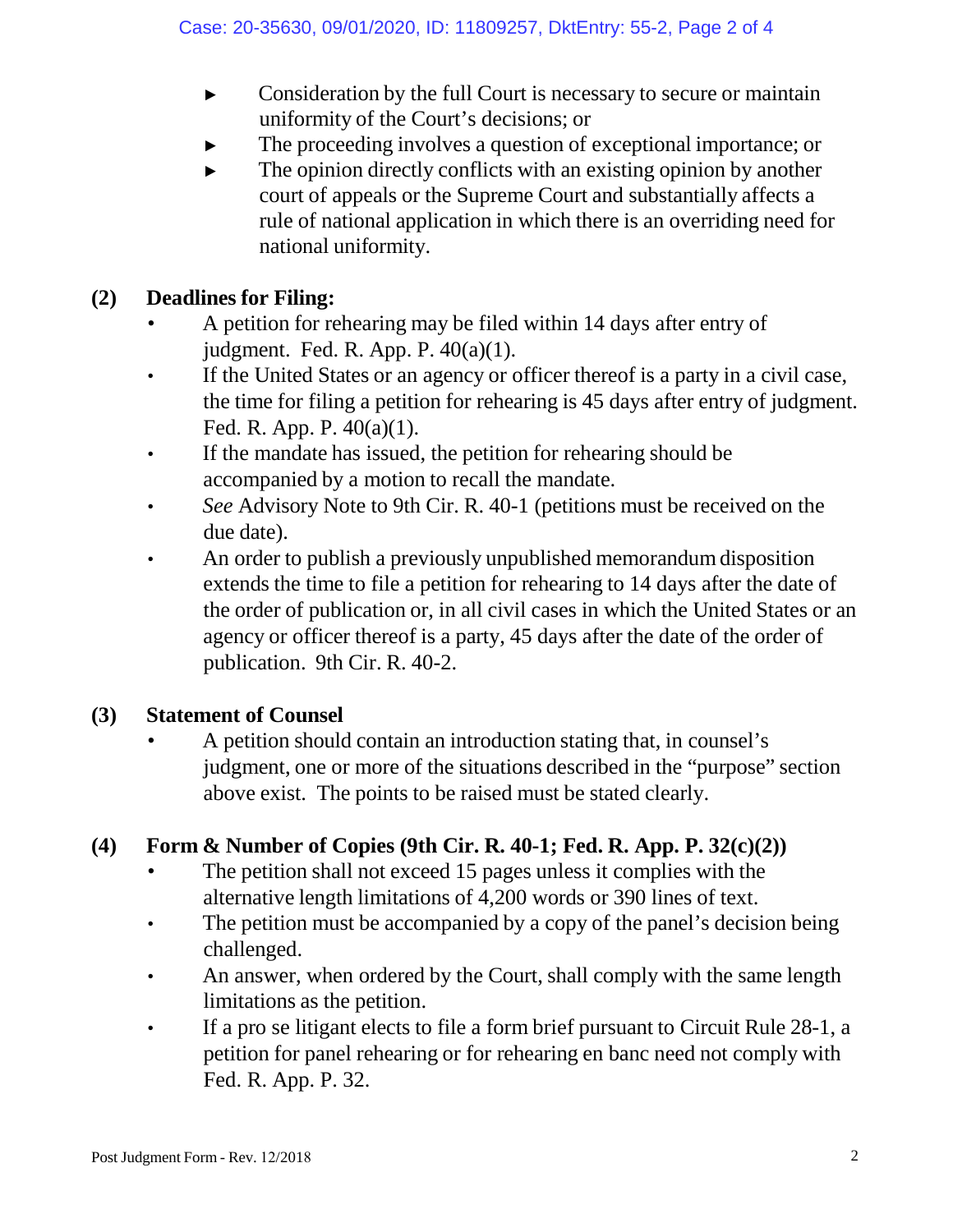Case: 20-35630, 09/01/2020, ID: 11809257, DktEntry: 55-2, Page 3 of 4

- The petition or answer must be accompanied by a Certificate of Compliance found at Form 11, available on our website [at www.ca9.uscourts.gov](http://www.ca9.uscourts.gov/) under *Forms.*
- You may file a petition electronically via the appellate ECF system. No paper copies are required unless the Court orders otherwise. If you are a pro se litigant or an attorney exempted from using the appellate ECF system, file one original petition on paper. No additional paper copies are required unless the Court orders otherwise.

# **Bill of Costs (Fed. R. App. P. 39, 9th Cir. R. 39-1)**

- The Bill of Costs must be filed within 14 days after entry of judgment.
- See Form 10 for addi[t](http://www.ca9.uscourts.gov/)ional information, available on our website at [www.ca9.uscourts.gov](http://www.ca9.uscourts.gov/) under *Forms.*

## **Attorneys Fees**

- Ninth Circuit Rule 39-1 describes the content and due dates for attorneys fees applications.
- All relevant forms are available on our website at [www.ca9.uscourts.gov](http://www.ca9.uscourts.gov/) under *Forms* or by telephoning (415) 355-7806.

# **Petition for a Writ of Certiorari**

• Please refer to the Rules of the United States Supreme Court a[t](http://www.supremecourt.gov/) [www.supremecourt.gov](http://www.supremecourt.gov/)

# **Counsel Listing in Published Opinions**

- Please check counsel listing on the attached decision.
- If there are any errors in a published opinion, please send a letter **in writing within 10 days** to:
	- ► Thomson Reuters; 610 Opperman Drive; PO Box 64526; Eagan, MN 55123 (Attn: Jean Green, Senior Publications Coordinator);
	- ► and electronically file a copy of the letter via the appellate ECF system by using "File Correspondence to Court," or if you are an attorney exempted from using the appellate ECF system, mail the Court one copy of the letter.